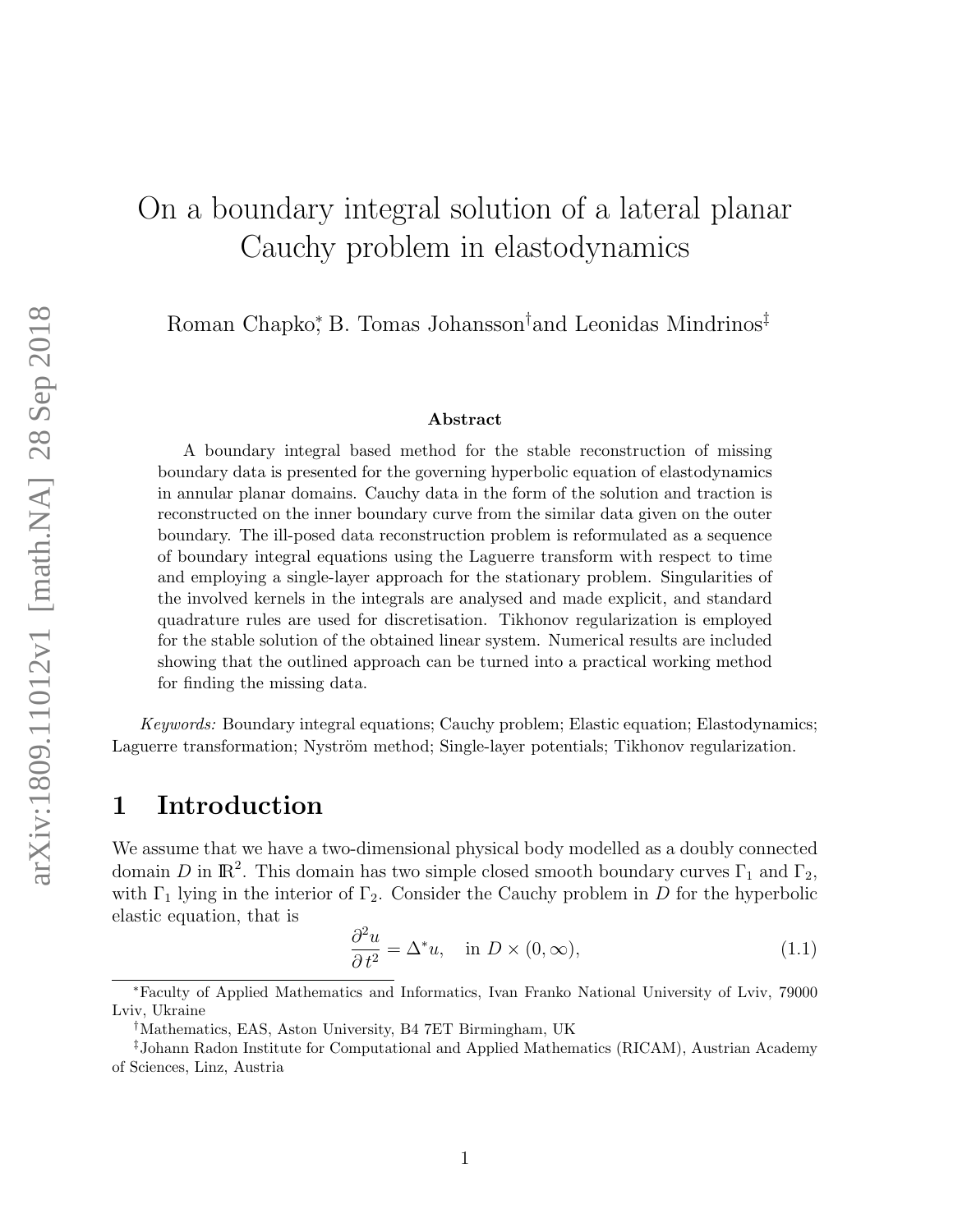with the Lamé operator defined by  $\Delta^* = c_s^2 \Delta + (c_p^2 - c_s^2)$  grad div, supplied with the homogeneous initial conditions

$$
\frac{\partial u}{\partial t}(\cdot,0) = u(\cdot,0) = 0, \quad \text{in } D \tag{1.2}
$$

and the boundary conditions

<span id="page-1-0"></span> $u = f_2, \text{ on } \Gamma_2 \times (0, \infty), \quad Tu = q_2, \text{ on } \Gamma_2 \times (0, \infty),$  (1.3)

where  $f_2$  and  $g_2$  are given and sufficiently smooth functions and T the traction operator

<span id="page-1-1"></span>
$$
Tv = \lambda \operatorname{div} v \nu + 2\mu \left(\nu \cdot \operatorname{grad}\right) v + \mu \operatorname{div}(Qv) Q\nu, \tag{1.4}
$$

with the outward unit normal vector  $\nu$  to the boundary of D, and the unitary matrix

$$
Q = \begin{pmatrix} 0 & 1 \\ -1 & 0 \end{pmatrix}.
$$

Here, the velocities  $c_s$  and  $c_p$  have the following form

$$
c_s = \sqrt{\frac{\mu}{\rho}},
$$
  $c_p = \sqrt{\frac{\lambda + 2\mu}{\rho}},$ 

where  $\rho$  is the density, and  $\lambda$  and  $\mu$  are the Lamé constants. The components of a generic point x of  $\mathbb{R}^2$  is written as a column vector, and we use the notation  $x^{\top} = (x_1, x_2)$  with  $x^{\top}$  meaning the transpose.

The governing equation [\(1.1\)](#page-0-0) occurs in elastodynamics and models planar elastic waves, with  $u$  being the displacement (small deformations only), in an isotropic elastic medium, and  $c_p$  and  $c_s$  are the velocities of what is known as the pressure and shear waves, respectively (sometimes also called the primary and secondary waves, note that  $c_p > c_s$  for positive Lamé constants). For a derivation of the governing equation in the field of elasticity, see for example [\[23,](#page-25-0) Chapt. III, §22]. Applications of the present work can thus be found in structural engineering to forecast from incomplete data vibrations (typically standing waves) in beams supporting buildings and bridges, and also in seismology. Principal materials where disturbances or vibrations occur and where the governing equation can be applied include solid and dense liquid media, like metals, rocks and water.

Boundary data of the form [\(1.3\)](#page-1-0) is not specified on all of the boundary and this typically leads to an ill-posed problem termed a Cauchy problem. Existence of a solution to the boundary problem, where displacement is imposed on one boundary part and the traction on the other is a classical well-posed problem, existence and uniqueness of a weak solution follows for example from energy integral methods or from results on abstract (non-linear) hyperbolic equations such as [\[15,](#page-24-0) [11\]](#page-24-1) covering also non-linear models (for more direct results focusing on the linear case, see [\[13,](#page-24-2) [20\]](#page-25-1)). From a solution to the well-posed problem one can generate data to the ill-posed one and see that it will be solvable for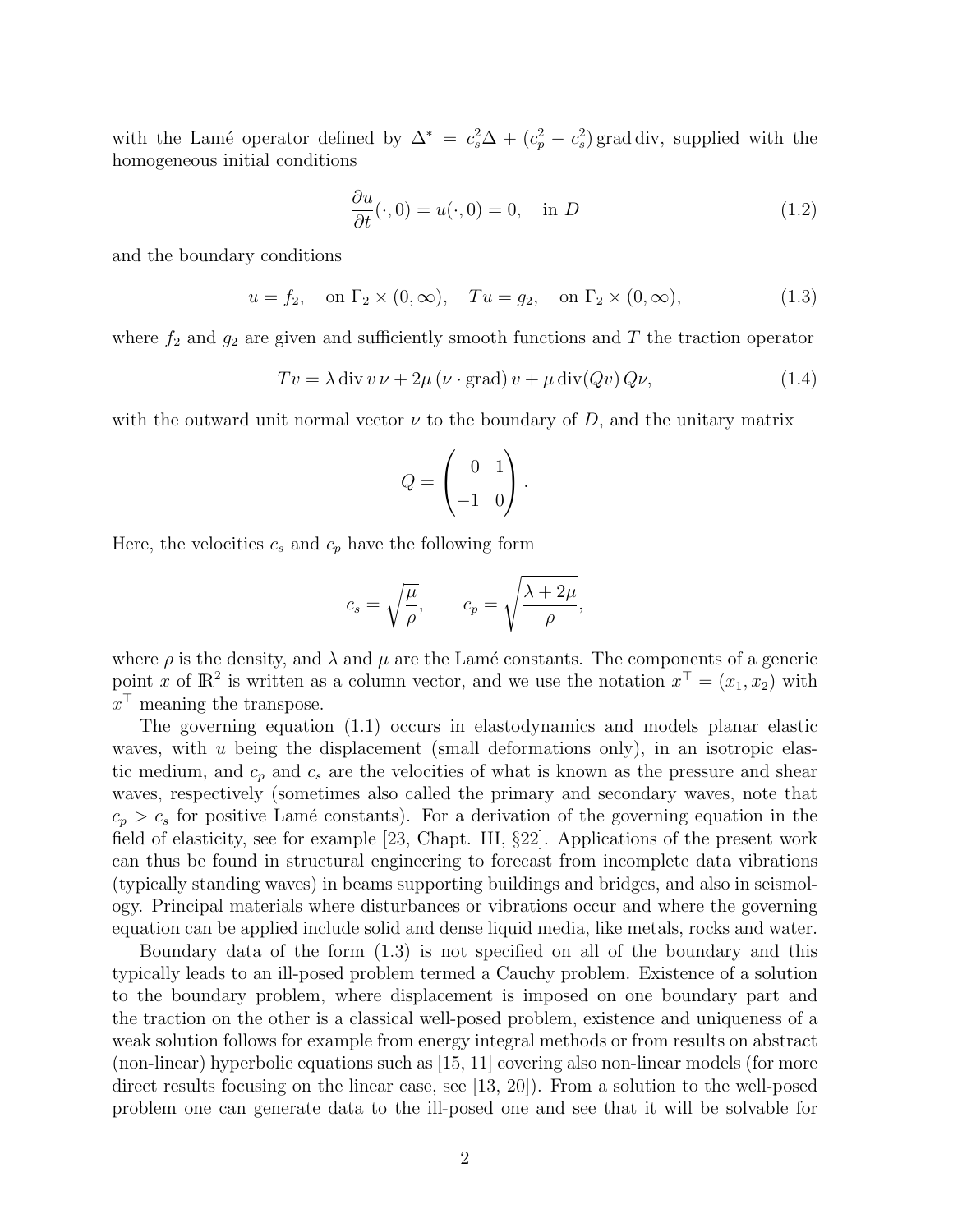some classes of given functions. Uniqueness of a solution to the Cauchy problem follows from [\[12,](#page-24-3) Chapter 5].

Although existence of a solution to  $(1.1)$ – $(1.3)$  can be assumed the solution will in general not depend continuously on the data. Such problems and methods for reconstructing the missing data in a stable way are well-studied for elliptic and parabolic equations, see [\[16,](#page-24-4) Chapt. 3] for an introduction. However, for hyperbolic equations ill-posed lateral Cauchy problems are less studied, for some works, see [\[2,](#page-22-0) [7,](#page-23-0) [19\]](#page-24-5) and also [\[14\]](#page-24-6). An overview of inverse problems in elasticity is given in [\[4\]](#page-23-1). For some works on inverse problems for the related system of thermoelasticity, see [\[3,](#page-23-2) [17,](#page-24-7) [18,](#page-24-8) [21,](#page-25-2) [25\]](#page-25-3).

In [\[7\]](#page-23-0) a boundary integral equation based method is presented for both parabolic and hyperbolic ill-posed lateral Cauchy problems. That work follows a string of works by the same authors, where the solution to Cauchy problems are represented in terms of boundary integrals, see further [\[6\]](#page-23-3). Moreover, in [\[10\]](#page-24-9) a boundary integral equation method is given for the direct Dirichlet problem for the time-dependent elastic equation in an unbounded two-dimensional domain. In both works [\[7,](#page-23-0) [10\]](#page-24-9) the Laguerre transformation is employed to reduce the problem to a sequence of stationary problems. We shall combine the ideas of [\[7,](#page-23-0) [10\]](#page-24-9) to present a stable boundary integral based method to reconstruct data on  $\Gamma_1$  given  $(1.1)$ – $(1.3)$ . This involves an investigation of the singularities of the kernels in the boundary integrals and a further technical part to derive a suitable splitting of the kernels for efficient discretisation to be applied. An advantage with the method to be presented is that the original problem is transformed into equations over the boundary of the domain D, thus reducing the dimensionality compared with discretizing the whole of D. When transforming with respect to time, one would expect the use of volume potentials for integral formulations of the stationary problem but this is circumvented as explained below.

In [\[24\]](#page-25-4) the similar Cauchy problem studied, and a method is presented based on separation of variables in time and space, and further writing the spacewise part as a sum of two wave-like solutions. We do not use any such separation or splitting.

For the outline of the present work, in Section 2, we derive a boundary integral formulation of  $(1.1)$ – $(1.3)$  in the form of a sequence of systems of boundary integral equations. This sequence is obtained by first applying the Laguerre transformation in time, and then for the obtained sequence of stationary problems invoke what is known as a fundamental sequence. Using this fundamental sequence, the solution to the stationary problems can be represented in terms of a sequence of single-layer potentials with densities to be determined, and no volume potential is needed which is an advantage. Matching the given transformed Cauchy data, a sequence of systems of boundary integral equations is obtained for the unknown densities. Analysis of the singularities of the involved kernels reveals that the mapping corresponding to this system is injective and have dense range, see Theorem [2.2.](#page-5-0) As a preparation for the discretization, also included in Section 2 is a rewriting of the kernels that makes the singularities appear in explicit form.

In Section 3, we introduce a parametrization of the boundary curves  $\Gamma_1$  and  $\Gamma_2$ . With this parametrization, we can further rewrite the kernels and transform the system into  $2\pi$ -periodic boundary integral equations.

Section 4 contains discretisation of the obtained integral equations, generating linear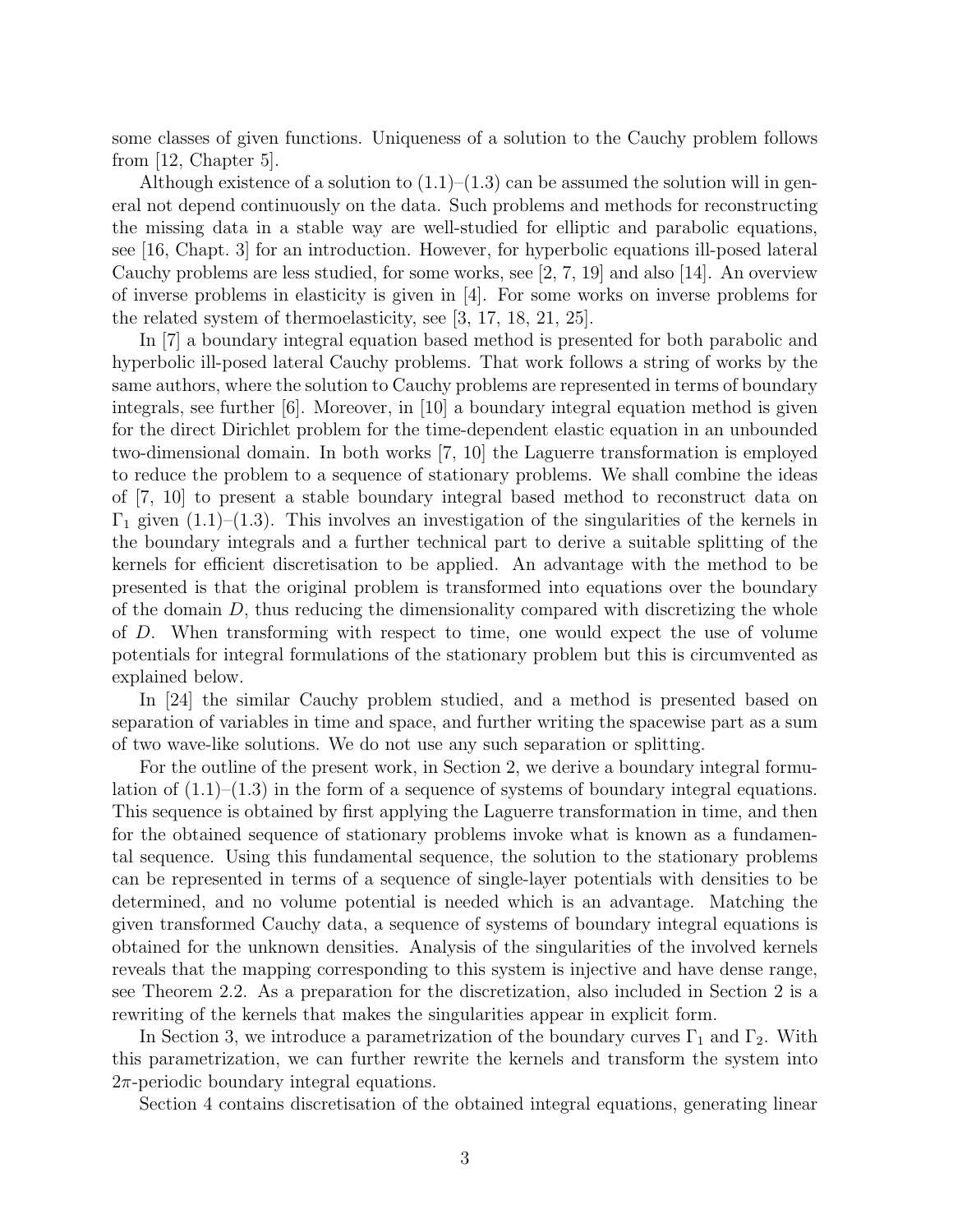systems to solve for values of the densities. Tikhonov regularization is invoked for the stable solution of this system. Moreover, explicit formulas are given for the function values and traction on the inner boundary  $\Gamma_1$ .

Numerical results are presented in Section 5, confirming that the outlined approach is a feasible way of reconstructing the missing data on  $\Gamma_1$ . We point out that some derivations of formulas in the present work are long and it is not possible, in order to keep the presentation at reasonable length, to give full details but we do refer to work where more details can be found. The exactness of the numerical results is a further confirmation of the correctness of the stated formulas. Some conclusions are stated in Section 6.

### <span id="page-3-4"></span>2 Combination of the Laguerre transform and the boundary integral equation method

We search for the solution u of  $(1.1)$ – $(1.3)$  as the (scaled) Fourier expansion with respect to the Laguerre polynomials, that is an expansion of the form

<span id="page-3-1"></span>
$$
u(x,t) = \kappa \sum_{n=0}^{\infty} u_n(x) L_n(\kappa t), \qquad (2.1)
$$

where

<span id="page-3-0"></span>
$$
u_n(x) = \int_0^\infty e^{-\kappa t} L_n(\kappa t) u(x, t) dt, \quad n = 0, 1, 2, .... \tag{2.2}
$$

Here,  $L_n$  is the Laguerre polynomial of order n with scaling parameter  $\kappa > 0$ .

For the Fourier–Laguerre coefficients  $u_n$  in [\(2.2\)](#page-3-0) of the function u, using the recurrence relations for the Laguerre polynomials, it can be shown (see [\[10\]](#page-24-9)) that they satisfy the following sequence of Cauchy problems

<span id="page-3-2"></span>
$$
\Delta^* u_n - \kappa^2 u_n = \sum_{m=0}^{n-1} \beta_{n-m} u_m, \quad \text{in } D,
$$
 (2.3)

<span id="page-3-3"></span>
$$
u_n = f_{2,n}
$$
, on  $\Gamma_2$ ,  $Tu_n = g_{2,n}$ , on  $\Gamma_2$ , (2.4)

where  $n = 0, 1, ..., \beta_n = \kappa^2(n+1)$  and  $\{f_{2,n}\}\$  and  $\{g_{2,n}\}\$  are the Fourier-Laguerre sequences of coefficients of the given functions  $f_2$  and  $g_2$  in [\(1.3\)](#page-1-0). It is straightforward to check the following result.

**Theorem 2.1** A sufficiently smooth function  $(2.1)$  is the solution of the time-dependent problem [\(1.1\)](#page-0-0)–[\(1.3\)](#page-1-0) if and only if its Fourier-Laguerre coefficients  $u_n$  for  $n = 0, 1, \ldots$ , solve the sequence of stationary problems  $(2.3)$ – $(2.4)$ .

Due to this, we focus on solving the sequence of stationary Cauchy problems  $(2.3)$ – $(2.4)$ .

The work [\[7\]](#page-23-0) follows a string of works, where the solution to various Cauchy problems are represented in terms of a single-layer potential (see [\[6\]](#page-23-3) for an overview). We use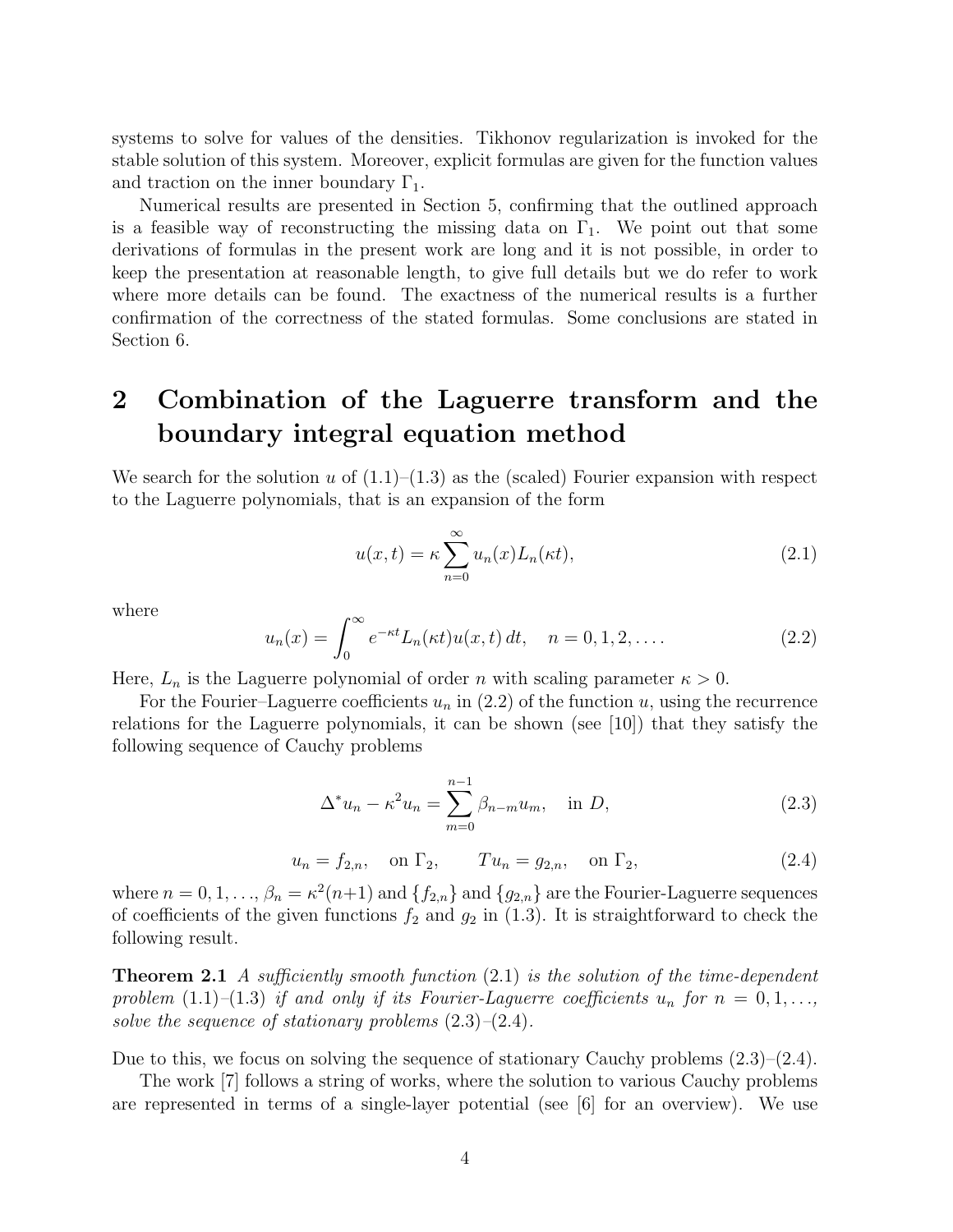the same strategy here for  $(2.3)-(2.4)$  $(2.3)-(2.4)$ . As a suitable representation, we follow [\[10\]](#page-24-9) and shall therefore construct a solution to  $(2.3)$ – $(2.4)$  in the form of a sequence of single-layer potentials

<span id="page-4-0"></span>
$$
u_n(x) = \frac{1}{2\pi} \sum_{\ell=1}^2 \sum_{m=0}^n \int_{\Gamma_\ell} E_{n-m}(x, y) q_m^{\ell}(y) ds(y), \quad x \in D,
$$
 (2.5)

where  $E_n$  is a sequence of fundamental solutions to  $(2.3)$ . We shall give an explicit expression for  $E_n$  in Section [2.2.](#page-5-1) In the next section, we derive a system for determining the densities  $q_m^{\ell}$ . Note that as a convention in this work, an upper index of a sub-indexed element does not refer to a power but is treated as an index unless otherwise explicitly stated.

#### 2.1 A system of boundary integral equations for  $(2.3)$ – $(2.4)$

The boundary integral operators corresponding to the representation [\(2.5\)](#page-4-0) admit the same jump relations as the classical single-layer operator for the Laplace equation; this can be verified by noticing that each function in the fundamental sequence has at most a logarithmic singularity. We shall make a detailed analysis of the singularities in the following sections. Matching [\(2.5\)](#page-4-0) with the data [\(2.4\)](#page-3-3) and employing the jump properties, we obtain the following system of boundary integral equations

<span id="page-4-1"></span>
$$
\begin{cases}\n\frac{1}{2\pi} \sum_{\ell=1}^{2} \int_{\Gamma_{\ell}} E_0(x, y) q_n^{\ell}(y) ds(y) = F_n(x), & x \in \Gamma_2, \\
\frac{1}{2} q_n^2(x) + \frac{1}{2\pi} \sum_{\ell=1}^{2} \int_{\Gamma_{\ell}} T_x E_0(x, y) q_n^{\ell}(y) ds(y) = G_n(x), & x \in \Gamma_2,\n\end{cases}
$$
\n(2.6)

for  $n = 0, \ldots, N$ , with the right-hand sides

$$
F_n(x) = f_{2,n}(x) - \frac{1}{2\pi} \sum_{\ell=1}^2 \sum_{m=0}^{n-1} \int_{\Gamma_\ell} E_{n-m}(x, y) q_m^{\ell}(y) ds(y)
$$

and

$$
G_n(x) = g_{2,n}(x) - \frac{1}{2} \sum_{m=0}^{n-1} q_m^2(x) - \frac{1}{2\pi} \sum_{\ell=1}^2 \sum_{m=0}^{n-1} \int_{\Gamma_\ell} T_x E_{n-m}(x, y) q_m^{\ell}(y) ds(y).
$$

The unknown densities  $q_m^1$  and  $q_m^2$ ,  $m = 0, \ldots, N$ , in [\(2.5\)](#page-4-0) are defined on the two (closed) boundary curves  $\Gamma_1$  and  $\Gamma_2$ , respectively (note the above convention that upper indices do not denote a power). The operator  $T_x$  is as in [\(1.4\)](#page-1-1) with the sub-index indicating the variable with which derivatives shall be taken.

We have then reduced the Cauchy problem  $(1.1)$ – $(1.3)$ , via the Laguerre transform  $(2.1)$ rendering the system  $(2.3)$ – $(2.4)$  with solution in the form of the single-layer representation [\(2.5\)](#page-4-0), to the system of boundary integral equations [\(2.6\)](#page-4-1). As mentioned above, in connection with jump properties, the kernels appearing in the integral equations in [\(2.6\)](#page-4-1)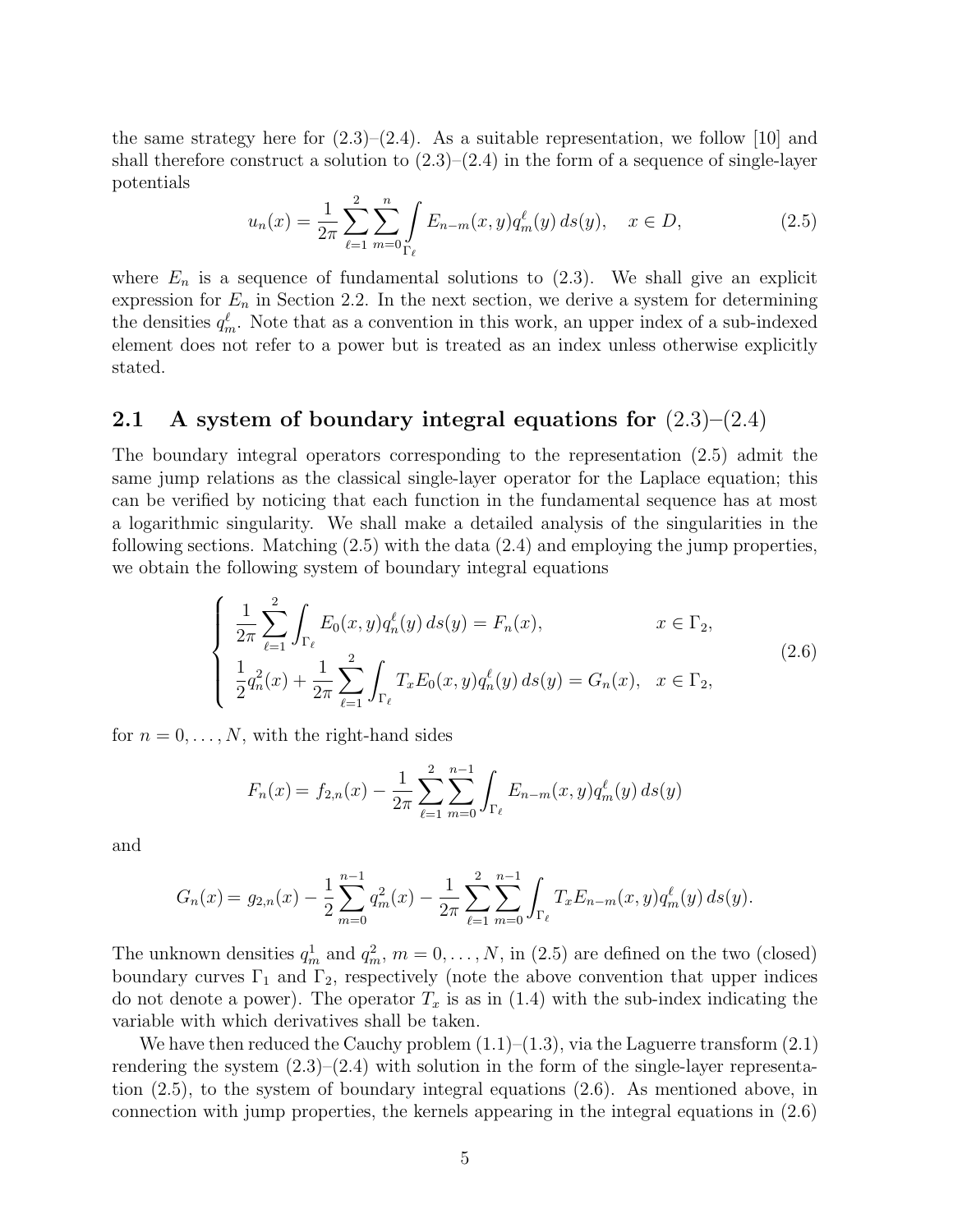contain logarithmic singularities and, as we will see,  $T_xE_n$  has in addition a strong singularity (Cauchy type); we take these singularities into account when proposing numerical discretization.

<span id="page-5-0"></span>Following the proof of [\[5,](#page-23-4) Theorem 4.1], it is possible to verify that the corresponding operator matrix of the system [\(2.6\)](#page-4-1), built from the involved integral operators, has the following properties:

**Theorem 2.2** The operator corresponding to the system  $(2.6)$  is injective and has dense range, as a mapping between  $L^2$ -spaces on the boundary.

This result implies that Tikhonov regularization can be applied to solve [\(2.6\)](#page-4-1) in a stable way.

#### <span id="page-5-1"></span>2.2 The sequence of fundamental solutions  $E_n$  in  $(2.5)$

The definition of  $E_n$  is that it solves [\(2.3\)](#page-3-2) but with a  $2 \times 2$  diagonal matrix introduced in the right-hand side with the Dirac delta function  $\delta(x - y)$  as diagonal elements of that matrix, see further [\[10,](#page-24-9) Definition 1]. The explicit expression for  $E_n$  is given in [10, Theorem 3], we recall that expression here. We have

<span id="page-5-4"></span>
$$
E_n(x,y) = \Phi_{1,n}(|x-y|)I + \Phi_{2,n}(|x-y|)J(x-y),
$$
\n(2.7)

where  $I$  is the identity matrix and

<span id="page-5-3"></span>
$$
J(x) = \frac{x x^{\top}}{|x|^2}, \quad x \in \mathbb{R} \setminus \{0\}.
$$
 (2.8)

Here,

<span id="page-5-5"></span>
$$
\Phi_{\ell,n}(r) = \frac{(-\ell)^{\ell-1}}{\kappa^2 r^2} \sum_{k=-2}^2 \chi_{k,n} \left( \Phi_{n+k}(\frac{\kappa}{c_s}, r) - \Phi_{n+k}(\frac{\kappa}{c_p}, r) \right) + \frac{(-1)^{\ell-1}}{c_p^2} \Phi_n(\frac{\kappa}{c_p}, r) + \frac{\ell-1}{c_s^2} \Phi_n(\frac{\kappa}{c_s}, r), \tag{2.9}
$$

for  $\ell = 1, 2, \chi_{-2,n} = n(n-1), \chi_{-1,n} = -4n^2, \chi_{0,n} = 2(3n^2 + 3n + 1), \chi_{1,n} = -4(n+1)^2$ and  $\chi_{2,n} = (n+1)(n+2)$  and

<span id="page-5-2"></span>
$$
\Phi_n(\gamma, r) = K_0(\gamma r) v_n(\gamma, r) + K_1(\gamma r) w_n(\gamma, r), \qquad (2.10)
$$

where  $K_0$  and  $K_1$  are the modified Hankel functions of order zero and one, respectively (the modified Hankel function is sometimes termed differently such as Bessel function of the third kind, Basset's function or Macdonald's function), and

<span id="page-5-6"></span>
$$
v_n(\gamma, r) = \sum_{m=0}^{\left[\frac{n}{2}\right]} a_{n,2m}(\gamma) r^{2m}, \qquad w_n(\gamma, r) = \sum_{m=0}^{\left[\frac{n-1}{2}\right]} a_{n,2m+1}(\gamma) r^{2m+1}, \tag{2.11}
$$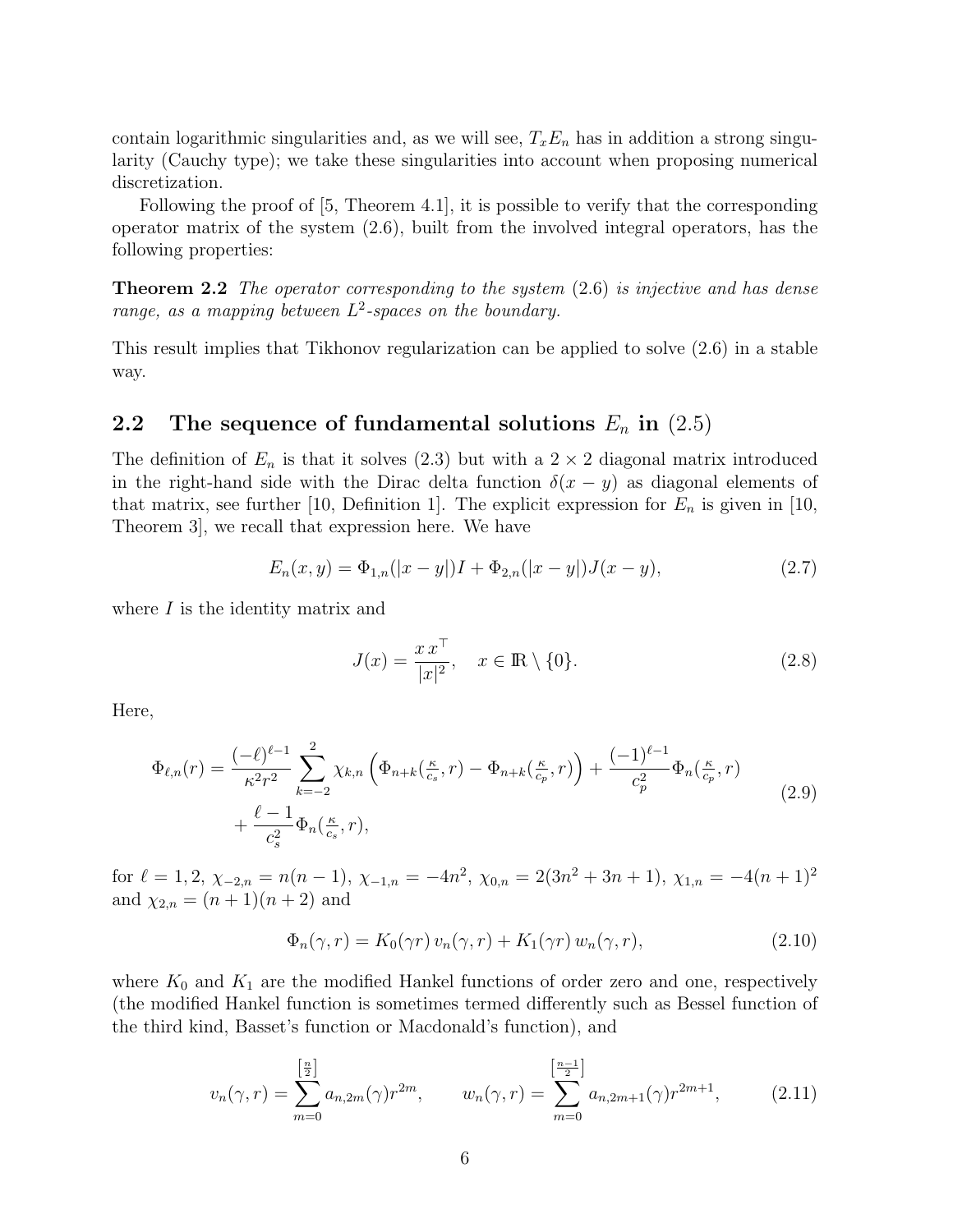for  $n = 0, 1, ..., N - 1$  ( $w_0 = 0$ ) with the coefficients  $a_{n,m}$  satisfying the recurrence relations

$$
a_{n,0}(\gamma) = 1, \qquad n = 0, 1, \dots, N - 1, a_{n,n}(\gamma) = -\frac{\gamma}{n} a_{n-1,n-1}(\gamma), \quad n = 1, 2, \dots, N - 1
$$

and

<span id="page-6-3"></span>
$$
a_{n,m}(\gamma) = \frac{1}{2\gamma m} \left\{ 4 \left[ \frac{m+1}{2} \right]^2 a_{n,m+1}(\gamma) - \gamma^2 \sum_{k=m-1}^{n-1} (n-k+1) a_{k,m-1}(\gamma) \right\}.
$$
 (2.12)

The above expressions are derived in [\[10\]](#page-24-9) by calculating the Laguerre transform of the fundamental solution to the elastodynamic equation  $(1.1)$ . A key part is that  $(2.10)$  is a fundamental sequence for the Laguerre transformation of the wave equation; derivations that lead up to expressions of the form [\(2.10\)](#page-5-2) for fundamental sequences of Laguerre time-transformed equations are given in [\[8\]](#page-24-10).

#### 2.3 Calculation of the traction of the fundamental sequence  $E_n$

In  $(2.6)$ , the traction of the fundamental sequence  $E_n$  is needed. We derive an explicit expression for it. We note first that for a function  $f$  and a matrix  $G$  there is the product rule (see [\[9,](#page-24-11) Sect. 2])

<span id="page-6-0"></span>
$$
T(fG) = T(fI)G + fTG,
$$
\n
$$
(2.13)
$$

where, for a matrix, the convention is that the traction operator  $T$  from  $(1.4)$  acts on each column of that matrix. We recall from [\[9,](#page-24-11) Sect. 2] when  $f : (0, \infty) \to \mathbb{R}$  is continuously differentiable, a lengthy but straightforward calculation (employing [\(2.13\)](#page-6-0)) reveals

<span id="page-6-1"></span>
$$
T_x(f(|x-y|)I) = \frac{f'(|x-y|)}{|x-y|} U_1(x,y),
$$
\n(2.14)

where

<span id="page-6-5"></span>
$$
U_1(x, y) = \lambda \nu(x) (x - y)^{\top} + \mu(x - y) \nu(x)^{\top} + \mu \nu(x)^{\top} (x - y) I.
$$
 (2.15)

Following [\[9\]](#page-24-11), we also have

<span id="page-6-2"></span>
$$
T_x(J(x-y)) = \frac{1}{|x-y|^2} U_2(x,y), \qquad (2.16)
$$

where  $J$  is as in  $(2.8)$  and

<span id="page-6-6"></span>
$$
U_2(x,y) = (\lambda + 2\mu) \nu(x) (x - y)^{\top} + \mu (x - y) \nu(x)^{\top} + \mu \nu(x)^{\top} (x - y)[I - 4J(x - y)]. \tag{2.17}
$$

Using the expression [\(2.7\)](#page-5-4) for  $E_n$  and the definition of the traction operator [\(1.4\)](#page-1-1), we find by applying [\(2.14\)](#page-6-1) and [\(2.16\)](#page-6-2) that the sought after expression for the traction of  $E_n$ is

<span id="page-6-4"></span>
$$
T_x E_n(x,y) = \frac{U_1(x,y)}{|x-y|^2} \left[ \tilde{\Phi}_{1,n}(|x-y|)I + \tilde{\Phi}_{2,n}(|x-y|)J(x-y) \right] + \Phi_{2,n}(|x-y|) \frac{U_2(x,y)}{|x-y|^2}
$$
\n(2.18)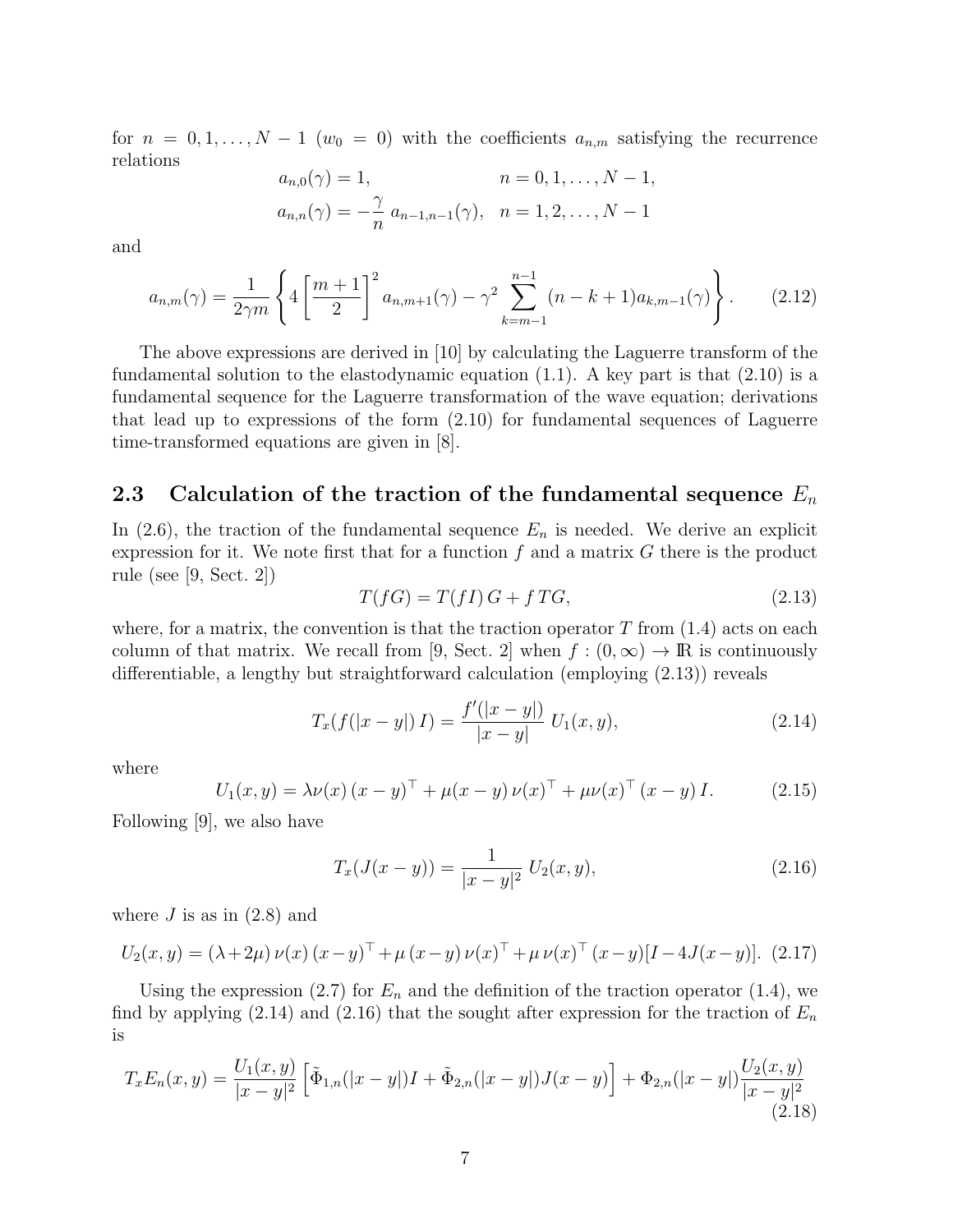with

<span id="page-7-4"></span>
$$
\tilde{\Phi}_{\ell,n}(r) = \frac{(-\ell)^{\ell-1}}{\kappa^2 r^2} \sum_{k=-2}^2 \chi_{k,n} \left( \tilde{\Phi}_{n+k}(\frac{\kappa}{c_s}, r) - 2\Phi_{n+k}(\frac{\kappa}{c_s}, r) + 2\Phi_{n+k}(\frac{\kappa}{c_p}, r) - \tilde{\Phi}_{n+k}(\frac{\kappa}{c_p}, r) \right) \n+ \frac{(-1)^{\ell-1}}{c_p^2} \tilde{\Phi}_n(\frac{\kappa}{c_p}, r) + \frac{\ell-1}{c_s^2} \tilde{\Phi}_n(\frac{\kappa}{c_s}, r),
$$
\n(2.19)

for  $\ell = 1, 2$  and

<span id="page-7-0"></span>
$$
\tilde{\Phi}_n(\gamma, r) = K_0(\gamma r) \tilde{v}_n(\gamma, r) + K_1(\gamma r) \tilde{w}_n(\gamma, r). \tag{2.20}
$$

<span id="page-7-1"></span>Here, we introduced polynomials

$$
\tilde{v}_n(\gamma, r) = 2 \sum_{m=1}^{\left[\frac{n}{2}\right]} m a_{n,2m}(\gamma) r^{2m} - \gamma \sum_{m=0}^{\left[\frac{n-1}{2}\right]} a_{n,2m+1}(\gamma) r^{2m+2},
$$
\n
$$
\tilde{w}_n(\gamma, r) = 2 \sum_{m=1}^{\left[\frac{n-1}{2}\right]} m a_{n,2m+1}(\gamma) r^{2m+1} - \gamma \sum_{m=0}^{\left[\frac{n}{2}\right]} a_{n,2m}(\gamma) r^{2m+1}.
$$
\n(2.21)

The expression for  $\tilde{\Phi}_{\ell,n}$ , with accompanying function [\(2.20\)](#page-7-0) and polynomials [\(2.21\)](#page-7-1), is obtained by simply differentiating  $(2.9)$  using the expressions  $(2.10)$ – $(2.11)$  and the relation for derivatives of the modified Hankel functions [\[1,](#page-22-1) Eqns. 9.6.27–28].

#### 2.4 Analysis of singularities of the kernels in the system [\(2.6\)](#page-4-1)

The modified Hankel functions have the following series representations([\[1,](#page-22-1) Eqns. 9.6.11, 9.6.13])

<span id="page-7-2"></span>
$$
K_0(z) = -\left(\ln\frac{z}{2} + C\right) I_0(z) + S_0(z), \quad K_1(z) = \frac{1}{z} + \left(\ln\frac{z}{2} + C\right) I_1(z) + S_1(z), \quad (2.22)
$$

with

$$
I_0(z) = \sum_{n=0}^{\infty} \frac{1}{(n!)^2} \left(\frac{z}{2}\right)^{2n}, \quad I_1(z) = \sum_{n=0}^{\infty} \frac{1}{n!(n+1)!} \left(\frac{z}{2}\right)^{2n+1},
$$

and

$$
S_0(z) = \sum_{n=1}^{\infty} \frac{\psi(n)}{(n!)^2} \left(\frac{z}{2}\right)^{2n}, \quad S_1(z) = -\frac{1}{2} \sum_{n=0}^{\infty} \frac{\psi(n+1) + \psi(n)}{n!(n+1)!} \left(\frac{z}{2}\right)^{2n+1}.
$$

Here, we put  $\psi(0) = 0$ ,

$$
\psi(n) = \sum_{m=1}^{n} \frac{1}{m}, \quad n = 1, 2, \dots,
$$

and let  $C = 0.57721...$  denote Euler's constant. Thus, using  $(2.22)$  we can rewrite the functions  $\Phi_n$  in [\(2.10\)](#page-5-2) as

<span id="page-7-3"></span>
$$
\Phi_n(\gamma, r) = \phi_n(\gamma, r) \ln r + \varphi_n(\gamma, r), \quad n = 0, 1, \dots,
$$
\n(2.23)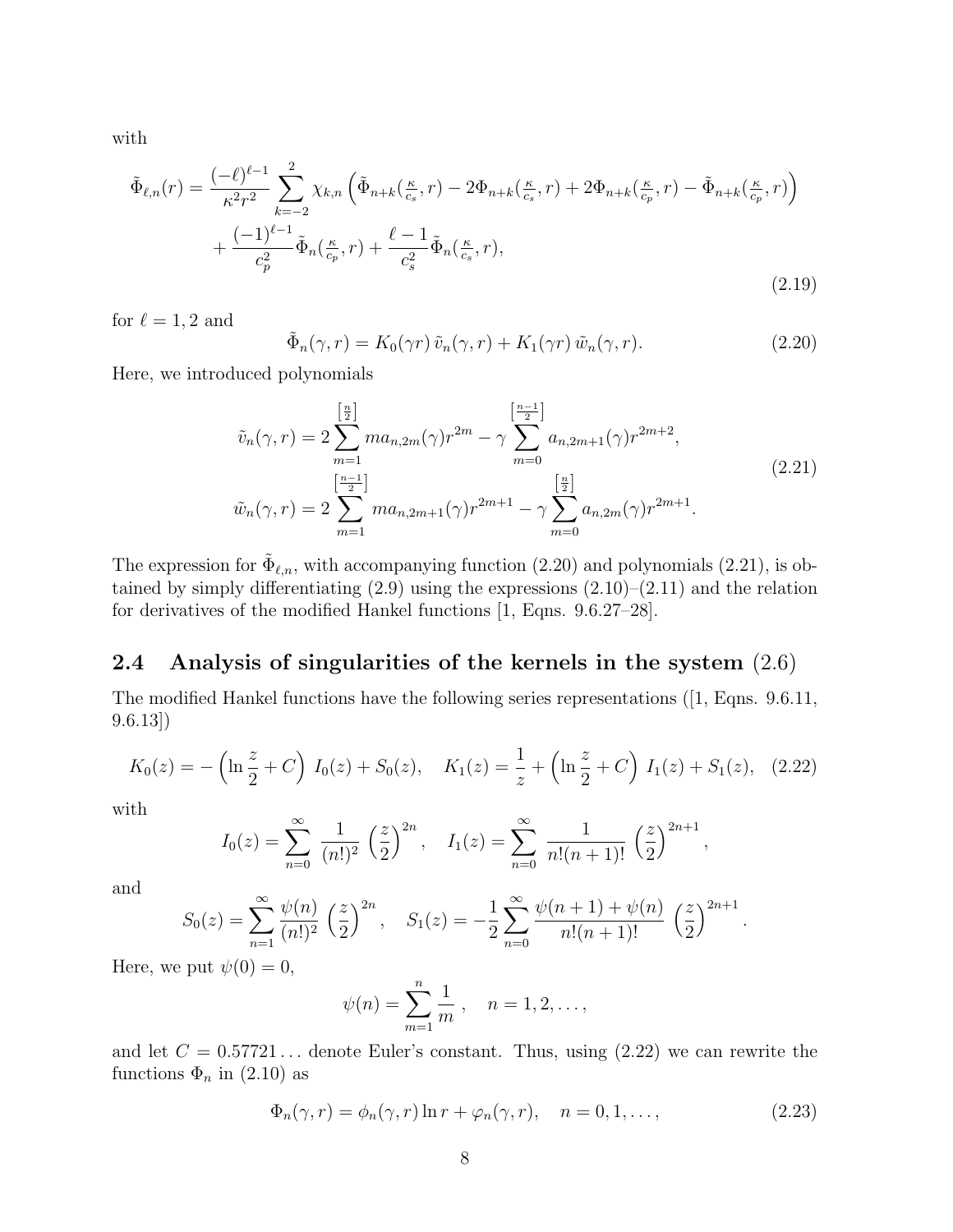where

<span id="page-8-3"></span>
$$
\phi_n(\gamma, r) = -I_0(\gamma r)v_n(\gamma, r) + I_1(\gamma r)w_n(\gamma, r) \tag{2.24}
$$

<span id="page-8-4"></span>and

$$
\varphi_n(\gamma, r) = \left[ -\left( C + \ln \frac{\gamma}{2} \right) I_0(\gamma r) + S_0(\gamma r) \right] v_n(\gamma, r) + \left[ \frac{1}{\gamma r} + \left( C + \ln \frac{\gamma}{2} \right) I_1(\gamma r) + S_1(\gamma r) \right] w_n(\gamma, r).
$$
\n(2.25)

The representation [\(2.23\)](#page-7-3) of  $\Phi_n$  then implies that we have the following expressions for the functions defined in [\(2.9\)](#page-5-5),

<span id="page-8-2"></span>
$$
\Phi_{\ell,n}(r) = \eta_{\ell,n}(r) \ln r + \xi_{\ell,n}(r), \quad \ell = 1, 2 \tag{2.26}
$$

with

<span id="page-8-0"></span>
$$
\eta_{\ell,n}(r) = \frac{(-\ell)^{\ell-1}}{\kappa^2 r^2} \sum_{k=-2}^{2} \chi_{k,n} \left( \phi_{n+k}(\frac{\kappa}{c_s}, r) - \phi_{n+k}(\frac{\kappa}{c_p}, r) \right) + \frac{(-1)^{\ell-1}}{c_p^2} \phi_n(\frac{\kappa}{c_p}, r) + \frac{\ell-1}{c_s^2} \phi_n(\frac{\kappa}{c_s}, r), \tag{2.27}
$$

and

<span id="page-8-1"></span>
$$
\xi_{\ell,n}(r) = \frac{(-\ell)^{\ell-1}}{\kappa^2 r^2} \sum_{k=-2}^{2} \chi_{k,n} \left( \varphi_{n+k}(\frac{\kappa}{c_s}, r) - \varphi_{n+k}(\frac{\kappa}{c_p}, r) \right) + \frac{(-1)^{\ell-1}}{c_p^2} \varphi_n(\frac{\kappa}{c_p}, r) + \frac{\ell-1}{c_s^2} \varphi_n(\frac{\kappa}{c_s}, r).
$$
\n(2.28)

Analysis of the representations [\(2.27\)](#page-8-0) and [\(2.28\)](#page-8-1) shows that we have the following asymptotic behavior with respect to  $r$  (see [\[10\]](#page-24-9))

$$
\eta_{\ell,n}(r) = \eta_{\ell,n}(0) + \mathcal{O}(r^2), \qquad \xi_{\ell,n}(r) = \xi_{\ell,n}(0) + \mathcal{O}(r^2)
$$

with

$$
\eta_{\ell,n}(0) = \frac{(-\ell)^{\ell-1}}{\kappa^2} \sum_{k=-2}^2 \chi_{k,n} \left( \epsilon_{n+k,2}(\frac{\kappa}{c_s}) - \epsilon_{n+k,2}(\frac{\kappa}{c_p}) \right) + \frac{(-1)^{\ell-1}}{c_p^2} \epsilon_{n,0}(\frac{\kappa}{c_p}) + \frac{\ell-1}{c_s^2} \epsilon_{n,0}(\frac{\kappa}{c_s})
$$

and

$$
\xi_{\ell,n}(0) = \frac{(-\ell)^{\ell-1}}{\kappa^2} \sum_{k=-2}^2 \chi_{k,n} \left( \varepsilon_{n+k,2}(\frac{\kappa}{c_s}) - \varepsilon_{n+k,2}(\frac{\kappa}{c_p}) \right) + \frac{(-1)^{\ell-1}}{c_p^2} \varepsilon_{n,0}(\frac{\kappa}{c_p}) + \frac{\ell-1}{c_s^2} \varepsilon_{n,0}(\frac{\kappa}{c_s}).
$$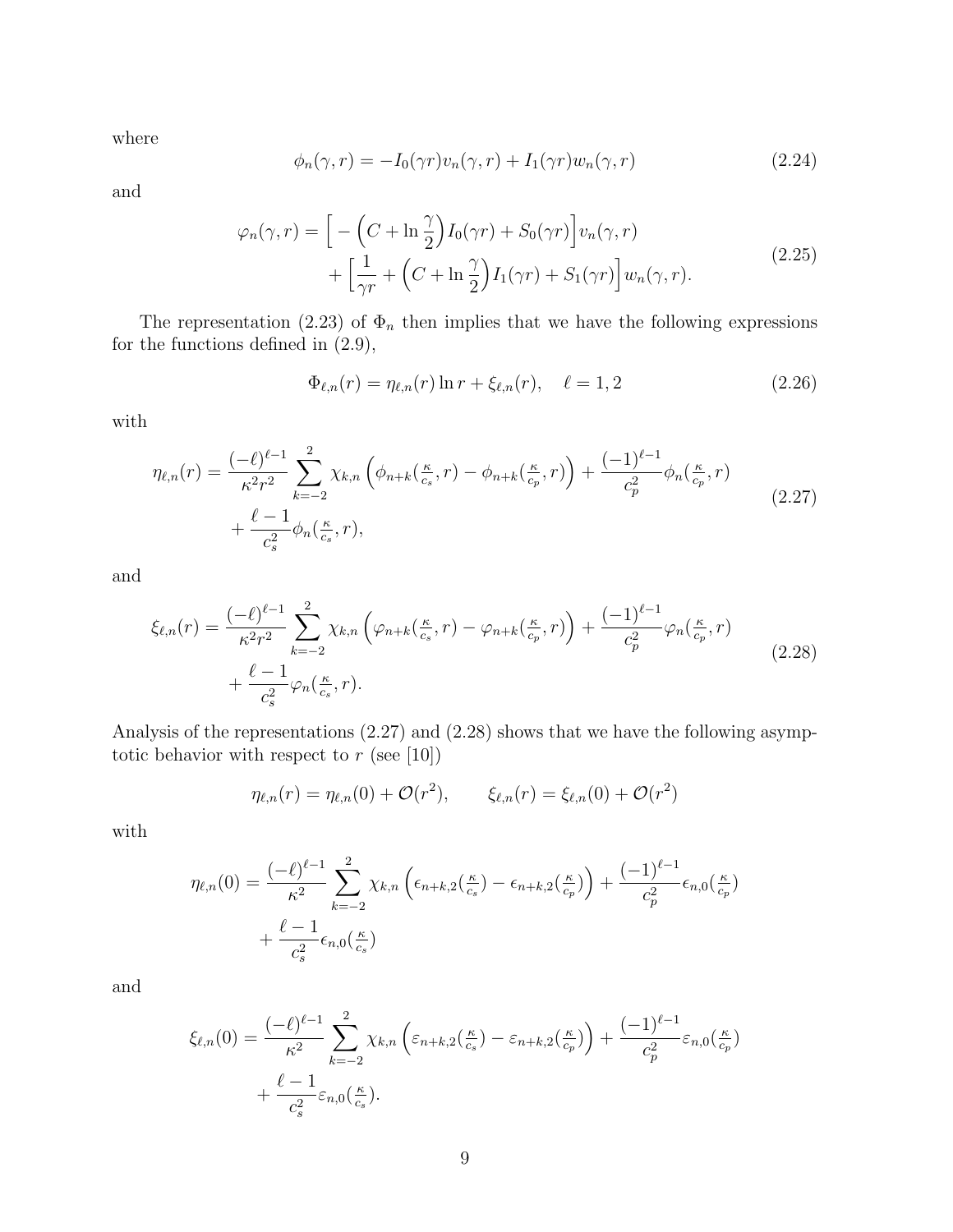Here

$$
\epsilon_{n,0}(\gamma) = -a_{n,0}(\gamma), \quad \epsilon_{n,2}(\gamma) = -\frac{\gamma^2}{4}a_{n,0}(\gamma) + \frac{\gamma}{2}a_{n,1}(\gamma) - a_{n,2}(\gamma)
$$

and

$$
\varepsilon_{n,0}(\gamma) = -\left(C + \ln \frac{\gamma}{2}\right) a_{n,0}(\gamma) + \frac{1}{\gamma} a_{n,1}(\gamma),
$$
  

$$
\varepsilon_{n,2}(\gamma) = \left(C + \ln \frac{\gamma}{2}\right) \left(-\frac{\gamma^2}{4} a_{n,0}(\gamma) + \frac{\gamma}{2} a_{n,1}(\gamma) - a_{n,2}(\gamma)\right) + \frac{\gamma^2}{4} a_{n,0}
$$
  

$$
-\frac{\gamma}{4} a_{n,1}(\gamma) + \frac{1}{\gamma} a_{n,3}(\gamma).
$$

Note here that a straightforward calculation using the recurrence formula [\(2.12\)](#page-6-3) gives  $\eta_{1,n}(0) = -1/(2c_p^2) - 1/(2c_s^2), \eta_{2,n}(0) = 0$  and  $\xi_{2,n}(0) = -1/(2c_p^2) + 1/(2c_s^2)$  (here and below the upper index for  $c_p$  and  $c_s$  denote of course a power).

Using  $(2.26)$  in the definition of the fundamental sequence  $(2.7)$ , this fundamental sequence can be written as

$$
E_n(x,y) = \ln|x-y| \Big[ \eta_{1,n}(|x-y|)I + \eta_{2,n}(|x-y|)J(x-y) \Big] + \xi_{1,n}(|x-y|)I + \xi_{2,n}(|x-y|)J(x-y). \tag{2.29}
$$

<span id="page-9-3"></span>Thus, we have verified that the sequence  $E_n$  has a singularity of logarithmic type.

Turning to the traction, the similar analysis applied to  $(2.18)$ – $(2.21)$ , reveals that  $(2.20)$ can be written

<span id="page-9-0"></span>
$$
\tilde{\Phi}_n(\gamma, r) = \tilde{\phi}_n(\gamma, r) \ln r + \tilde{\varphi}_n(\gamma, r), \quad n = 0, 1, \dots,
$$
\n(2.30)

where

<span id="page-9-1"></span>
$$
\tilde{\phi}_n(\gamma, r) = -I_0(\gamma r)\tilde{v}_n(\gamma, r) + I_1(\gamma r)\tilde{w}_n(\gamma, r)
$$
\n(2.31)

<span id="page-9-2"></span>and

$$
\tilde{\varphi}_n(\gamma, r) = \left[ -\left( C + \ln \frac{\gamma}{2} \right) I_0(\gamma r) + S_0(\gamma r) \right] \tilde{v}_n(\gamma, r) \n+ \left[ \frac{1}{\gamma r} + \left( C + \ln \frac{\gamma}{2} \right) I_1(\gamma r) + S_1(\gamma r) \right] \tilde{w}_n(\gamma, r).
$$
\n(2.32)

Using [\(2.30\)](#page-9-0) in [\(2.19\)](#page-7-4), we can then derive the following representation for the functions  $\tilde{\Phi}_{\ell,n},$ 

$$
\tilde{\Phi}_{\ell,n}(r) = \tilde{\eta}_{\ell,n}(r) \ln r + \tilde{\xi}_{\ell,n}(r), \quad \ell = 1, 2
$$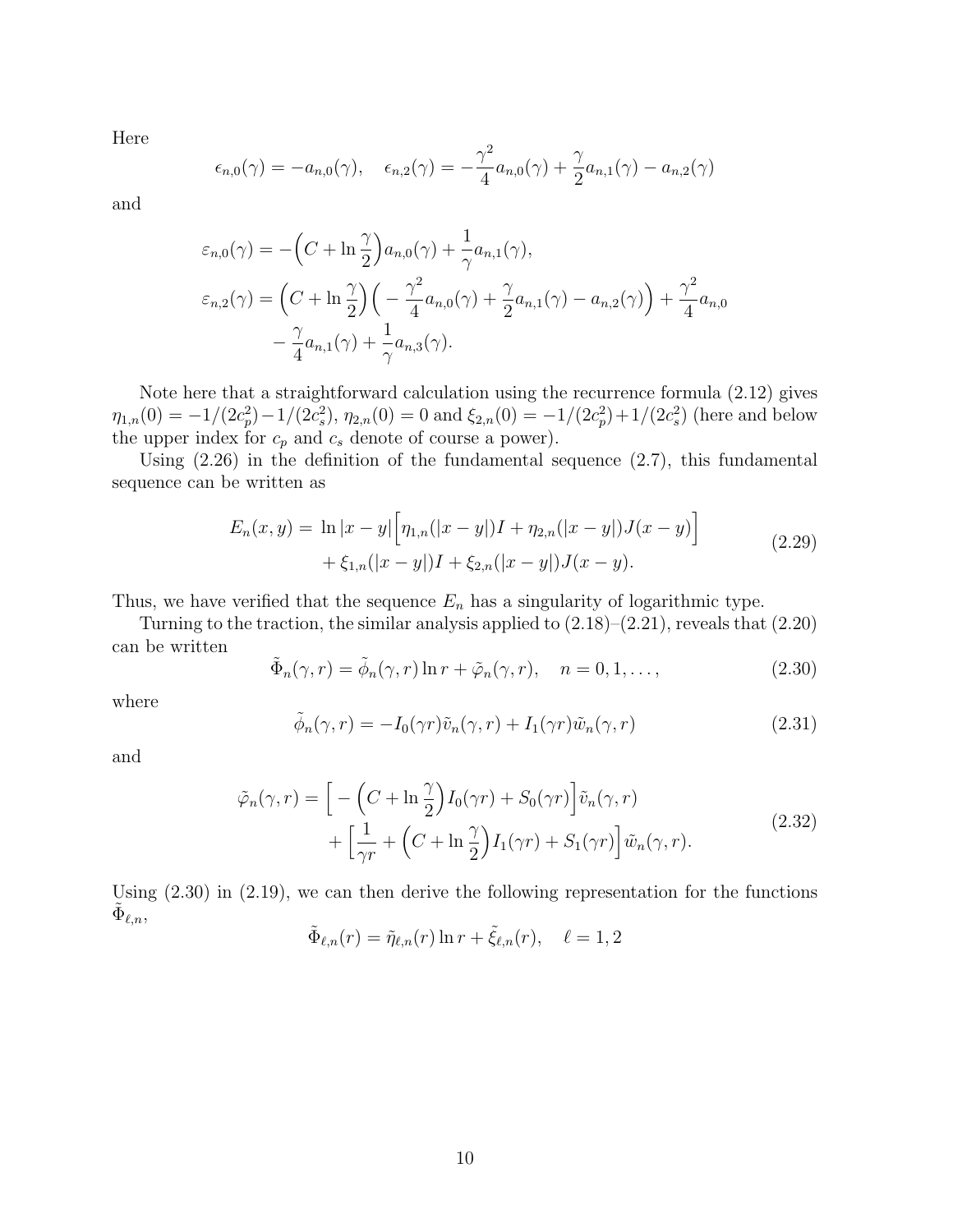with

$$
\tilde{\eta}_{\ell,n}(r) = \frac{(-\ell)^{\ell-1}}{\kappa^2 r^2} \sum_{k=-2}^2 \chi_{k,n} \left( \tilde{\phi}_{n+k}(\frac{\kappa}{c_s}, r) - 2\phi_{n+k}(\frac{\kappa}{c_s}, r) + 2\phi_{n+k}(\frac{\kappa}{c_p}, r) - \tilde{\phi}_{n+k}(\frac{\kappa}{c_p}, r) \right) \n+ \frac{(-1)^{\ell-1}}{c_p^2} \tilde{\phi}_n(\frac{\kappa}{c_p}, r) + \frac{\ell-1}{c_s^2} \tilde{\phi}_n(\frac{\kappa}{c_s}, r), \n\tilde{\xi}_{\ell,n}(r) = \frac{(-\ell)^{\ell-1}}{\kappa^2 r^2} \sum_{k=-2}^2 \chi_{k,n} \left( \tilde{\varphi}_{n+k}(\frac{\kappa}{c_s}, r) - 2\varphi_{n+k}(\frac{\kappa}{c_s}, r) + 2\varphi_{n+k}(\frac{\kappa}{c_p}, r) - \tilde{\varphi}_{n+k}(\frac{\kappa}{c_p}, r) \right) \n+ \frac{(-1)^{\ell-1}}{c_p^2} \tilde{\varphi}_n(\frac{\kappa}{c_p}, r) + \frac{\ell-1}{c_s^2} \tilde{\varphi}_n(\frac{\kappa}{c_s}, r),
$$

where  $\phi_n$  is defined in [\(2.24\)](#page-8-3),  $\tilde{\phi}_n$  in [\(2.31\)](#page-9-1),  $\varphi_n$  in [\(2.25\)](#page-8-4) and  $\tilde{\varphi}_n$  in [\(2.32\)](#page-9-2).

It is straightforward to see that

$$
\tilde{\xi}_{\ell,n}(r) = \tilde{\xi}_{\ell,n}(0) + \mathcal{O}(r^2), \quad \tilde{\eta}_{\ell,n}(r) = \mathcal{O}(r^2),
$$

where

$$
\tilde{\xi}_{\ell,n}(0) = \frac{(-\ell)^{\ell-1}}{\kappa^2} \sum_{k=-2}^2 \chi_{k,n} \left( \tilde{\varepsilon}_{n+k,2}(\frac{\kappa}{c_s}) - \tilde{\varepsilon}_{n+k,2}(\frac{\kappa}{c_p}) + 2[\varepsilon_{n+k,2}(\frac{\kappa}{c_s}) - \varepsilon_{n+k,2}(\frac{\kappa}{c_p})] \right) \n+ \frac{(-1)^{\ell-1}}{c_p^2} \tilde{\varepsilon}_{n,0}(\frac{\kappa}{c_p}) + \frac{\ell-1}{c_s^2} \tilde{\varepsilon}_{n,0}(\frac{\kappa}{c_s}),
$$

with

$$
\tilde{\varepsilon}_{n,0}(\gamma) = -a_{n,0},
$$
\n
$$
\tilde{\varepsilon}_{n,2}(\gamma) = \left(C + \ln \frac{\gamma}{2}\right) \left[\gamma a_{n,1}(\gamma) - 2a_{n,2}(\gamma) - \frac{\gamma^2}{2} a_{n,0}(\gamma)\right] + \frac{\gamma^2}{4} a_{n,0}(\gamma)
$$
\n
$$
- a_{n,2}(\gamma) + \frac{2}{\gamma} a_{n,3}(\gamma).
$$

Again, a straightforward calculation shows that  $\tilde{\xi}_{2,n}(0) = 0$  and  $\tilde{\xi}_{1,n}(0) = -1/(2c_p^2)$  $1/(2c_s^2)$ . Thus, we have arrived at the final form of the traction of the fundamental sequence, which we shall use in subsequent sections, and it can be stated as

<span id="page-10-0"></span>
$$
T_x E_n(x, y) = \ln|x - y| W^{n,1}(x, y) + W^{n,2}(x, y)
$$
\n(2.33)

with matrices

$$
W^{n,1}(x,y) = \frac{U_1(x,y)}{|x-y|^2} \left[ \tilde{\eta}_{1,n}(|x-y|)I + \tilde{\eta}_{2,n}(|x-y|)J(x-y) \right] + \eta_{2,n}(|x-y|) \frac{U_2(x,y)}{|x-y|^2},
$$
  

$$
W^{n,2}(x,y) = \frac{U_1(x,y)}{|x-y|^2} \left[ \tilde{\xi}_{1,n}(|x-y|)I + \tilde{\xi}_{2,n}(|x-y|)J(x-y) \right] + \xi_{2,n}(|x-y|) \frac{U_2(x,y)}{|x-y|^2}
$$

and  $U_1$  and  $U_2$  defined in [\(2.15\)](#page-6-5) and [\(2.17\)](#page-6-6), respectively. Thus, we have verified that the elements in the sequence  $T_xE_n$  has a logarithmic singularity and a strong singularity.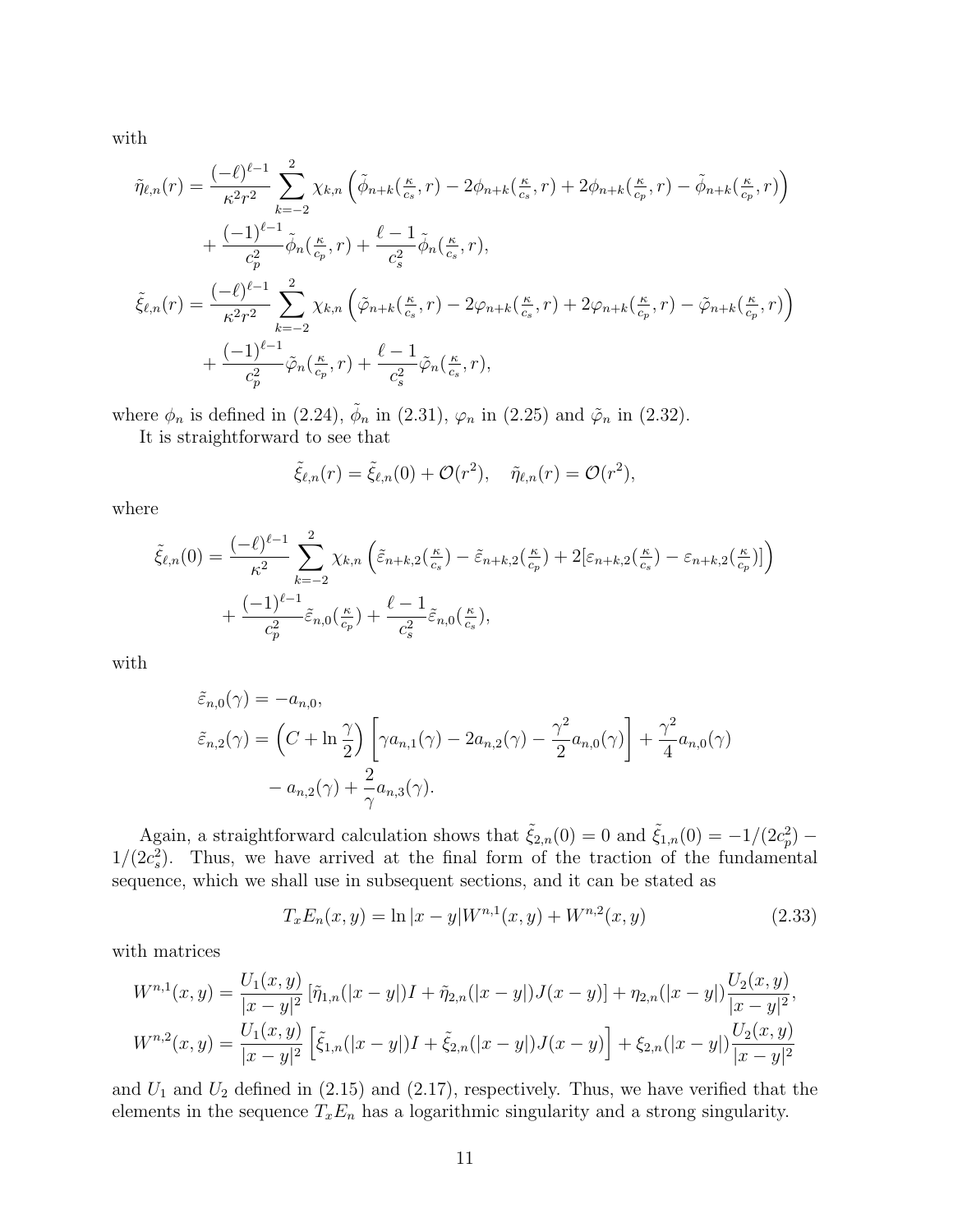#### 3 Transformation to  $2\pi$ -periodic integral equations

In order to apply standard quadrature rules [\[22\]](#page-25-5) for singular periodic integrals, we introduce a suitable parametrization of the boundary. The system [\(2.6\)](#page-4-1) is then rewritten using this parameterisation, and we state expressions for the parametrized kernels.

We assume that the boundary curves  $\Gamma_{\ell}$ ,  $\ell = 1, 2$ , are sufficiently smooth and given by a parametric representation

$$
\Gamma_{\ell} = \{x_{\ell}(s) = (x_{1\ell}(s), x_{2\ell}(s)) : s \in [0, 2\pi]\}.
$$

The system [\(2.6\)](#page-4-1) can then be written in parametric form

<span id="page-11-0"></span>
$$
\begin{cases}\n\frac{1}{2\pi} \sum_{\ell=1}^{2} \int_{0}^{2\pi} H_{\ell,2}^{0}(s,\sigma) \psi_{n}^{\ell}(\sigma) d\sigma = F_{n}(s), & s \in [0, 2\pi], \\
\frac{\psi_{n}^{2}(s)}{2|x_{2}'(s)|} + \frac{1}{2\pi} \sum_{\ell=1}^{2} \int_{0}^{2\pi} Q_{\ell,2}^{0}(s,\sigma) \psi_{n}^{\ell}(\sigma) d\sigma = G_{n}(s), & s \in [0, 2\pi],\n\end{cases}
$$
\n(3.1)

for  $n = 0, ..., N$ , where  $\psi_n^{\ell}(s) = q_n^{\ell}(x_{\ell}(s)) |x'_{\ell}(s)|$ . The right-hand sides in [\(3.1\)](#page-11-0) are given by

$$
F_n(s) = f_{2,n}(x_2(s)) - \frac{1}{2\pi} \sum_{\ell=1}^2 \sum_{m=0}^{n-1} \int_0^{2\pi} H_{\ell,2}^{n-m}(s,\sigma) \psi_m^{\ell}(\sigma) d\sigma
$$

and

$$
G_n(s) = g_{2,n}(x_2(s)) - \frac{1}{2|x_2'(s)|} \sum_{m=0}^{n-1} \psi_m^2(s) - \frac{1}{2\pi} \sum_{\ell=1}^2 \sum_{m=0}^{n-1} \int_0^{2\pi} Q_{\ell,2}^{n-m}(s,\sigma) \psi_m^{\ell}(\sigma) d\sigma.
$$

The kernels in [\(3.1\)](#page-11-0) are

<span id="page-11-1"></span>
$$
H_{\ell,k}^n(s,\sigma) = E_n(x_k(s), x_\ell(\sigma))
$$
\n(3.2)

and

<span id="page-11-2"></span>
$$
Q_{\ell,k}^n(s,\sigma) = T_x E_n(x_k(s), x_\ell(\sigma)),
$$
\n(3.3)

for  $s \neq \sigma, \ell, k = 1, 2, n = 0, ..., N$ , and  $E_n$  the fundamental sequence [\(2.7\)](#page-5-4) and the traction  $T_x$  given by [\(1.4\)](#page-1-1).

## 3.1 Expressions for the singular kernel  $H_{\ell,\ell}^n$

According to the analysis of the singularities undertaken in Section [2,](#page-3-4) the fundamental sequence  $(2.7)$  can equivalently be written as in  $(2.29)$ . Using this latter expression in combination with [\(3.2\)](#page-11-1), we can write

<span id="page-11-3"></span>
$$
H_{\ell,\ell}^n(s,\sigma) = \ln\left(\frac{4}{e}\sin^2\frac{s-\sigma}{2}\right)H_{\ell,\ell}^{n,1}(s,\sigma) + H_{\ell,\ell}^{n,2}(s,\sigma),\tag{3.4}
$$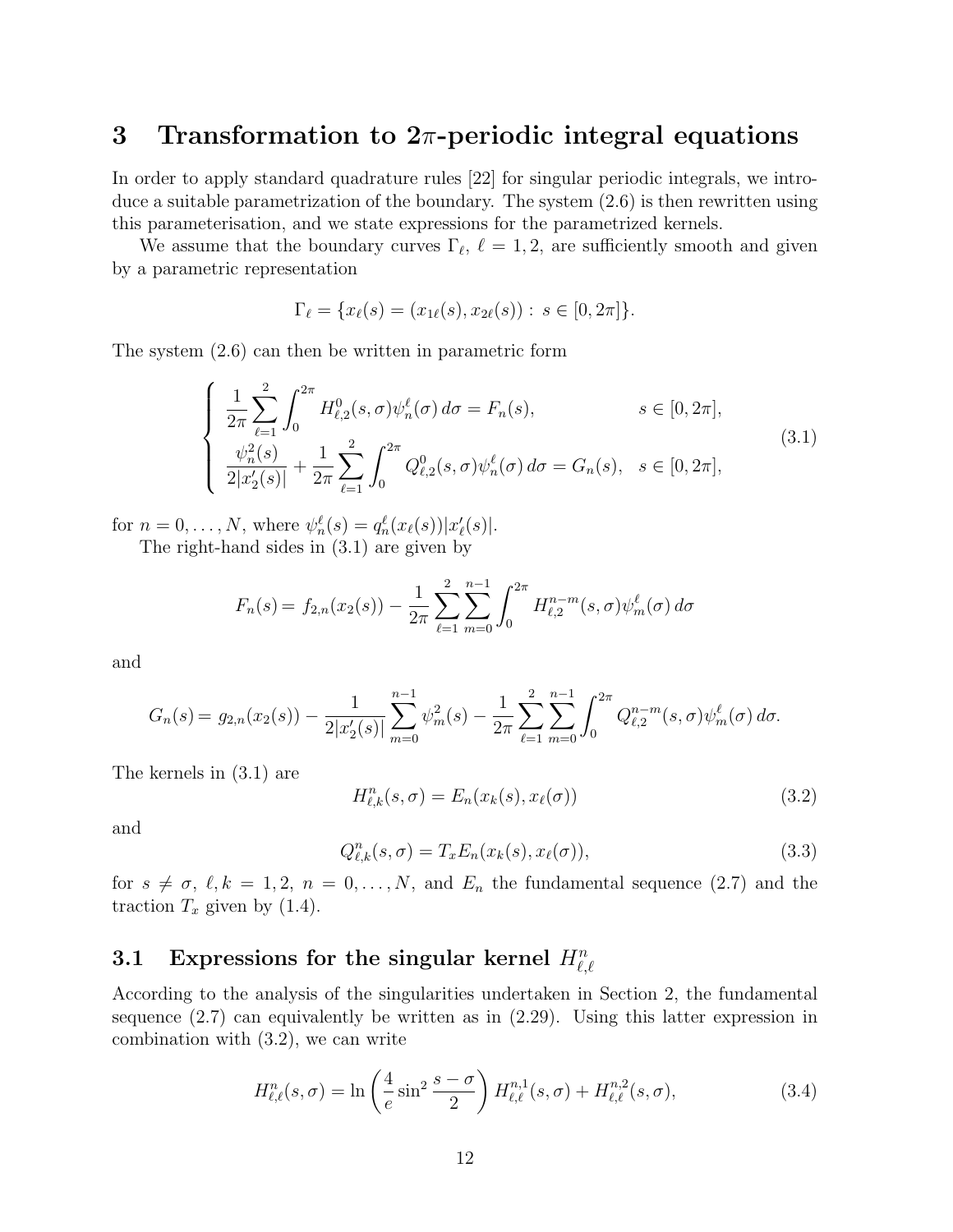where

$$
H_{\ell,\ell}^{n,1}(s,\sigma) = \frac{1}{2} [\eta_{1,n}(|x_{\ell}(s) - x_{\ell}(\sigma)|)I + \eta_{2,n}(|x_{\ell}(s) - x_{\ell}(\sigma)|)J(x_{\ell}(s) - x_{\ell}(\sigma))]
$$

and

$$
H_{\ell,\ell}^{n,2}(s,\sigma) = H_{\ell,\ell}^n(s,\sigma) - \ln\left(\frac{4}{e}\sin^2\frac{s-\sigma}{2}\right)H_{\ell,\ell}^{n,1}(s,\sigma),
$$

with the diagonal terms

$$
H_{\ell,\ell}^{n,1}(s,s) = \frac{1}{2} \eta_{1,n}(0) I
$$

and

$$
H_{\ell,\ell}^{n,2}(s,s) = \frac{1}{2}\ln(|x'_{\ell}(s)|^2 e)\eta_{1,n}(0)I + \xi_{1,n}(0)I + \xi_{2,n}(0)\widetilde{J}_{\ell}(s).
$$

Here, we used the Taylor expansion of the matrix  $J$  from  $(2.8)$  resulting in the term

$$
\widetilde{J}_{\ell}(s) = \frac{x_{\ell}'(s)x_{\ell}'(s)^{\top}}{|x_{\ell}'(s)|^2}.
$$

## ${\bf 3.2} \quad {\bf Expressions \ for \ the \ singular \ kernel \ } Q^n_{\ell,\ell}$

In Section [2,](#page-3-4) it was shown that the expression [\(2.18\)](#page-6-4) for the traction of the fundamental sequence can be equivalently written as [\(2.33\)](#page-10-0). From this latter expression it follows that the kernels  $Q_{\ell,\ell}^n$  defined in [\(3.3\)](#page-11-2) have logarithmic and strong type singularities. To handle those we note the following expansions

$$
\frac{U_k(x_\ell(s), x_\ell(\sigma))}{|x_\ell(s) - x_\ell(\sigma)|^2} = \frac{1}{|x'_\ell(s)|^2(s-\sigma)} \tilde{U}_{k,\ell}(s) - \frac{1}{2|x'_\ell(s)|^2} \tilde{U}_{k,\ell}(s) + \frac{x'_\ell(s) \cdot x''_\ell(s)}{|x'_\ell(s)|^4} \tilde{U}_{k,\ell}(s) + \mathcal{O}(s-\sigma),
$$
where

where

$$
\tilde{U}_{1,\ell}(s) = \lambda \nu(x_{\ell}(s))x_{\ell}'(s)^{\top} + \mu x_{\ell}'(s) \nu(x_{\ell}(s))^{\top}, \n\tilde{U}_{2,\ell}(s) = (\lambda + 2\mu)\nu(x_{\ell}(s))x_{\ell}'(s)^{\top} + \mu x_{\ell}'(s)\nu(x_{\ell}(s))^{\top},
$$

and

$$
\hat{U}_{1,\ell}(s) = \lambda \nu(x_{\ell}(s))x_{\ell}''(s)^{\top} + \mu x_{\ell}''(s)\nu(x_{\ell}(s))^{\top} + \mu \nu(x_{\ell}(s))^{\top} x_{\ell}''(s)I,
$$
\n
$$
\hat{U}_{2,\ell}(s) = (\lambda + 2\mu)\nu(x_{\ell}(s))x_{\ell}''(s)^{\top} + \mu x_{\ell}''(s)\nu(x_{\ell}(s))^{\top} + \mu \nu(x_{\ell}(s))^{\top} x_{\ell}''(s)(I - 4\tilde{J}_{\ell}(s)).
$$

We therefore write

<span id="page-12-0"></span>
$$
Q_{\ell,\ell}^n(s,\sigma) = \ln\left(\frac{4}{e}\sin^2\frac{s-\sigma}{2}\right)Q_{\ell,\ell}^{n,1}(s,\sigma) + \cot\frac{\sigma-s}{2}Q_{\ell,\ell}^{n,2}(s) + Q_{\ell,\ell}^{n,3}(s,\sigma),\tag{3.5}
$$

where

$$
Q_{\ell,\ell}^{n,1}(s,\sigma) = \frac{1}{2} W^{n,1}(x_{\ell}(s), x_{\ell}(\sigma)),
$$
  
\n
$$
Q_{\ell,\ell}^{n,2}(s) = -\frac{1}{2|x'_{\ell}(s)|^2} \left[ \tilde{\xi}_{1,n}(0)\tilde{U}_{1,\ell}(s) + \xi_{2,n}(0)\tilde{U}_{2,\ell}(s) \right],
$$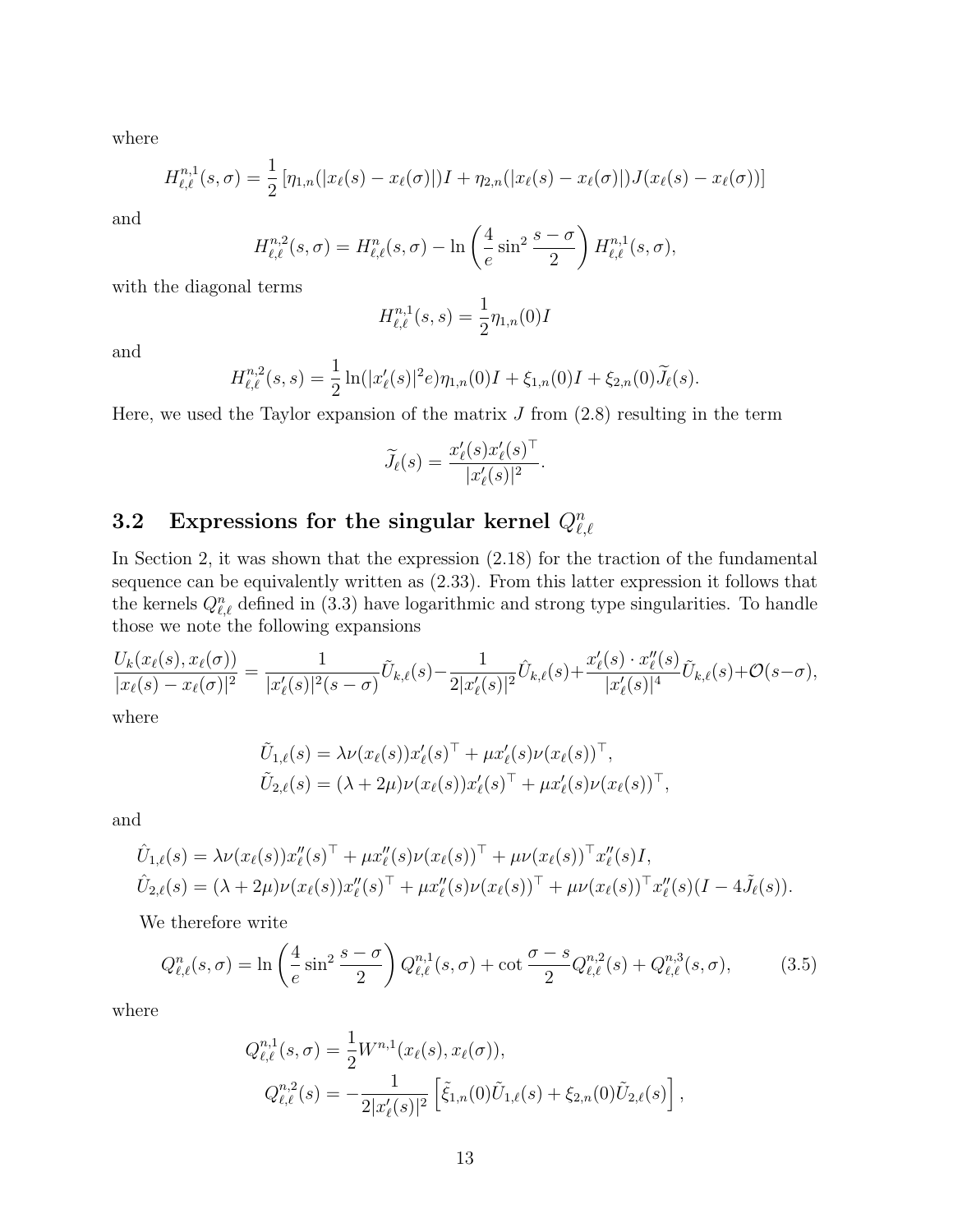and

$$
Q_{\ell,\ell}^{n,3}(s,\sigma) = Q_{\ell,\ell}^n(s,\sigma) - \ln\left(\frac{4}{e}\sin^2\frac{s-\sigma}{2}\right)Q_{\ell,\ell}^{n,1}(s,\sigma) - \cot\frac{\sigma-s}{2}Q_{\ell,\ell}^{n,2}(s).
$$

The diagonal terms have the form

$$
Q_{\ell,\ell}^{n,1}(s,s) = 0,
$$

and

$$
Q_{\ell,\ell}^{n,3}(s,s) = -\frac{1}{2|x'_{\ell}(s)|^2} \left( \tilde{\xi}_{1,n}(0) [\hat{U}_{1,\ell}(s) - \frac{2x'_{\ell}(s) \cdot x''_{\ell}(s)}{|x'_{\ell}(s)|^2} \tilde{U}_{1,\ell}(s)] + \xi_{2,n}(0) [\hat{U}_{2,\ell}(s) - \frac{2x'_{\ell}(s) \cdot x''_{\ell}(s)}{|x'_{\ell}(s)|^2} \tilde{U}_{2,\ell}(s)] \right).
$$

### 4 Full discretization

The effort in rewriting the kernels in  $(3.1)$  using  $(3.4)$  and  $(3.5)$  now pays off in that we can employ the following standard quadrature rules [\[22\]](#page-25-5) for numerical discretisation,

$$
\frac{1}{2\pi} \int_0^{2\pi} f(\sigma) d\sigma \approx \frac{1}{2M} \sum_{k=0}^{2M-1} f(s_k),
$$
  

$$
\frac{1}{2\pi} \int_0^{2\pi} f(\sigma) \ln\left(\frac{4}{e} \sin^2 \frac{s-\sigma}{2}\right) d\sigma \approx \sum_{k=0}^{2M-1} R_k(s) f(s_k)
$$

and

$$
\frac{1}{2\pi} \int_0^{2\pi} f(\sigma) \cot \frac{\sigma - s}{2} d\sigma \approx \sum_{k=0}^{2M-1} S_k(s) f(s_k)
$$

with mesh points

<span id="page-13-0"></span>
$$
s_k = kh, \quad k = 0, \dots, 2M - 1, \quad h = \pi/M, \tag{4.1}
$$

and the weight functions

$$
R_k(s) = -\frac{1}{2M} \left( 1 + 2 \sum_{m=1}^{M-1} \frac{1}{m} \cos m(s - s_k) - \frac{1}{M} \cos M(s - s_k) \right),
$$

and

$$
S_k(s) = \frac{1}{2M} [1 - (-1)^k \cos Ms)] \cot \frac{s_k - s}{2}, \quad s \neq s_k
$$

in order to approximate the boundary integrals in [\(3.1\)](#page-11-0).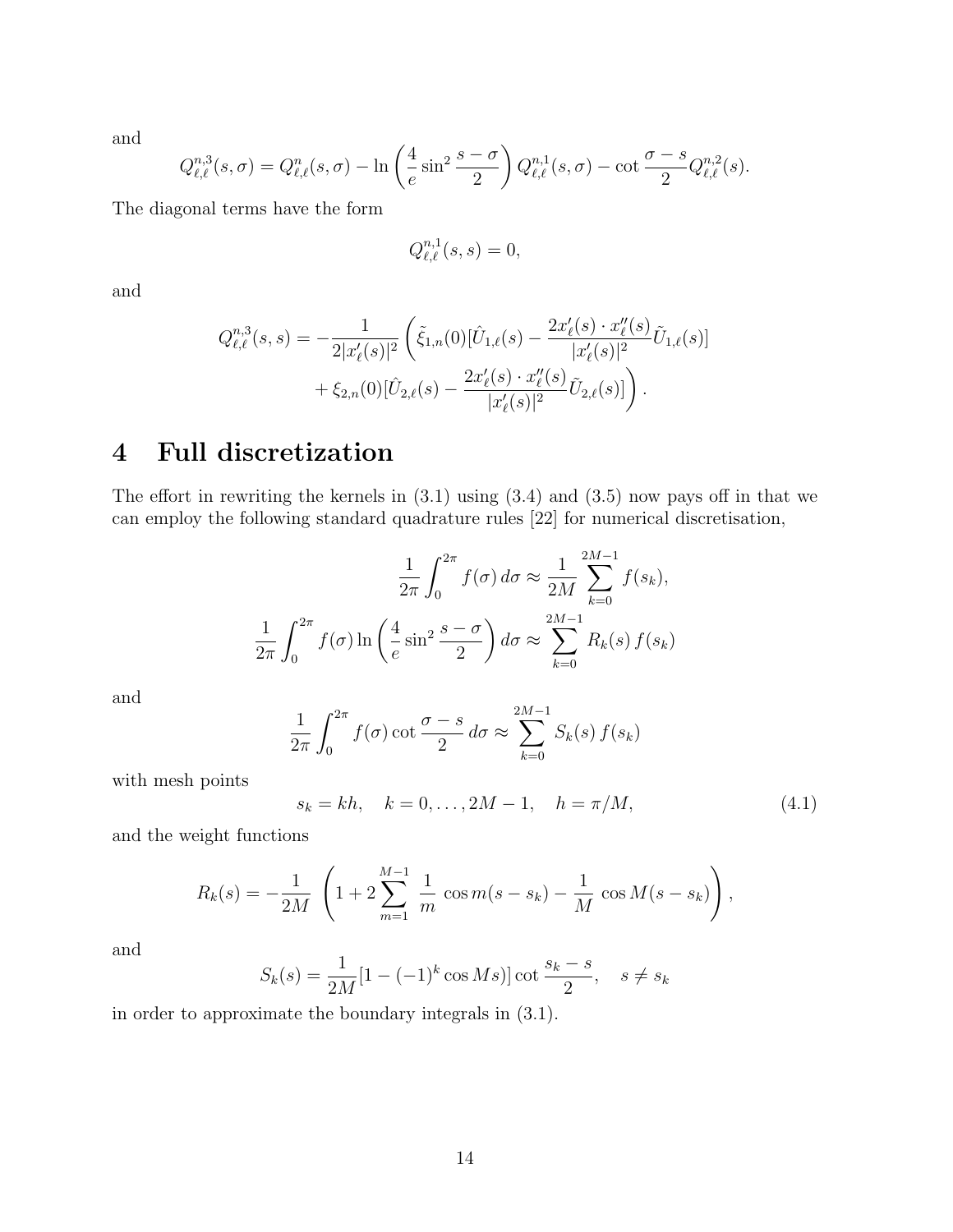Collocating the approximation at the nodal points using the mesh points  $\{s_k\}$  from  $(4.1)$ leads to the sequence of linear systems

<span id="page-14-0"></span>
$$
\begin{cases} \sum_{j=0}^{2M-1} \left\{ \frac{1}{2M} H_{1,2}^{0}(s_{i}, s_{j}) \psi_{n,j}^{1} + \left[ R_{j}(s_{i}) H_{2,2}^{0,1}(s_{i}, s_{j}) + \frac{1}{2M} H_{2,2}^{0,2}(s_{i}, s_{j}) \right] \psi_{n,j}^{2} \right\} = \tilde{F}_{n,i}, \\ \sum_{j=0}^{2M-1} \left\{ \frac{1}{2M} Q_{1,2}^{0}(s_{i}, s_{j}) \psi_{n,j}^{1} + \left[ R_{j}(s_{i}) Q_{2,2}^{0,1}(s_{i}, s_{j}) + S_{j}(s_{i}) Q_{2,2}^{0,2}(s_{i}) \right] \right. \\ \left. + \frac{1}{2M} Q_{2,2}^{0,3}(s_{i}, s_{j}) \right] \psi_{n,j}^{2} \right\} + \frac{\psi_{n,i}^{2}}{2|x_{2}'(s_{i})|} = \tilde{G}_{n,i} \end{cases} \tag{4.2}
$$

<span id="page-14-1"></span>for the unknown coefficients  $\psi_{n,i}^l \approx \psi_n^l(s_i), i = 0, \ldots, 2M-1$ , with the right-hand sides

$$
\tilde{F}_{n,i} = f_{2,n}(x_2(s_i)) - \sum_{j=0}^{2M-1} \sum_{m=0}^{n-1} \left\{ \frac{1}{2M} H_{1,2}^{n-m}(s_i, s_j) \psi_{m,j}^1 + \left[ R_j(s_i) H_{2,2}^{n-m,1}(s_i, s_j) + \frac{1}{2M} H_{2,2}^{n-m,2}(s_i, s_j) \right] \psi_{m,j}^2 \right\}
$$
\n(4.3)

and

<span id="page-14-2"></span>
$$
\tilde{G}_{n,i} = g_{2,n}(x_2(s_i)) - \frac{1}{2|x'_2(s_i)|} \sum_{m=0}^{n-1} \psi_{m,i}^2 - \sum_{j=0}^{2M-1} \sum_{m=0}^{n-1} \left\{ \frac{1}{2M} Q_{1,2}^{n-m}(s_i, s_j) \psi_{m,j}^1 + \left[ R_j(s_i) Q_{2,2}^{n-m,1}(s_i, s_j) + S_j(s_i) Q_{2,2}^{n-m,2}(s_i) + \frac{1}{2M} Q_{2,2}^{n-m,3}(s_i, s_j) \right] \psi_{m,j}^2 \right\},
$$
\n(4.4)

for  $n = 0, \ldots, N$ .

We point out that the matrix corresponding to  $(4.2)$  is the same for every n but having a recurrence right-hand side given by [\(4.3\)](#page-14-1) and [\(4.4\)](#page-14-2) containing the solutions of the previous systems. Clearly, each of the linear systems has a high-condition number since the Cauchy problem  $(2.3)$ – $(2.4)$  is ill-posed and therefore Tikhonov regularization has to be incorporated.

We end this section by giving formulas for the Cauchy data on the boundary  $\Gamma_1$  of the solution u to  $(2.3)$ – $(2.4)$ . Using  $(2.5)$  we have the following representation of the function value

<span id="page-14-3"></span>
$$
f_{1,n}(x) = u_n(x) = \frac{1}{2\pi} \sum_{\ell=1}^2 \sum_{m=0}^n \int_{\Gamma_\ell} E_{n-m}(x, y) q_m^{\ell}(y) ds(y), \quad x \in \Gamma_1
$$
 (4.5)

and for the traction

<span id="page-14-4"></span>
$$
g_{1,n}(x) = Tu_n(x) = -\frac{1}{2} \sum_{m=0}^n q_m^1(x) + \frac{1}{2\pi} \sum_{\ell=1}^n \sum_{m=0}^n \int_{\Gamma_\ell} T_x E_{n-m}(x, y) q_m^{\ell}(y) ds(y), \quad x \in \Gamma_1.
$$
\n(4.6)

The numerical approximation of these expressions can be obtained using the given quadrature rules via similar calculations as those given above, with values of the densities generated from [\(4.2\)](#page-14-0).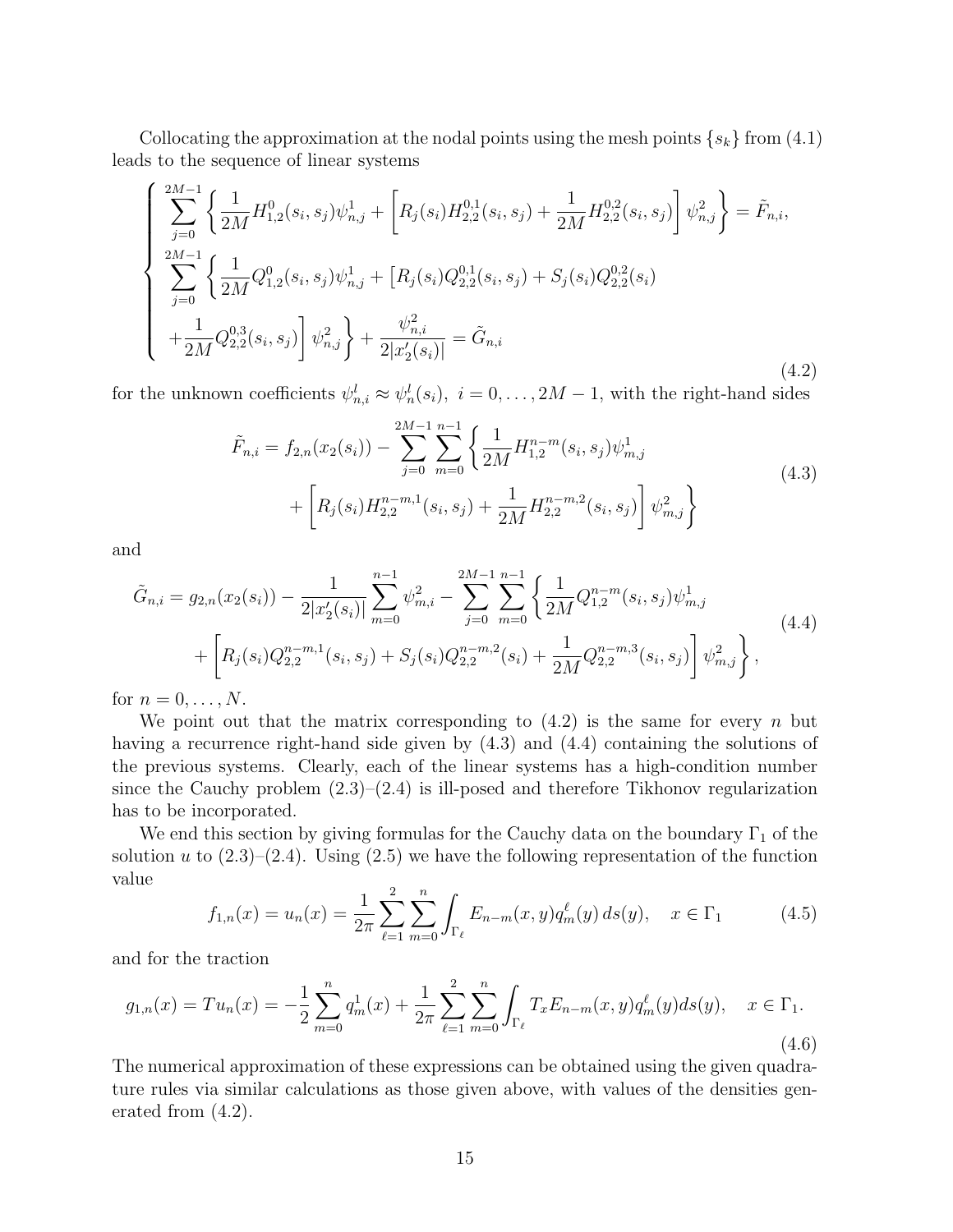### 5 Numerical examples

We present some numerical examples with the proposed method. The elastodynamic problem under consideration has a vector-valued function as solution. We shall not overload this section with results and figures for every component and domain considered but present enough data to have an idea about the accuracy and to have results to test against in case any reader wish to implement the method. Further to this, the results given are not the best possible out of all tests done but rather typical. Thus, if the reader implements the method for corresponding configurations similar accuracy is expected.

A key formula in our derivations, which is rather lengthy to derive, is [\(2.33\)](#page-10-0). We shall therefore first start with a demonstration that numerically verifies this formula. Thus, we consider the following sequence of well-posed stationary problems

$$
\Delta^* u_n - \kappa^2 u_n = \sum_{m=0}^{n-1} \beta_{n-m} u_m, \text{ in } D,
$$
 (5.1a)

<span id="page-15-0"></span>
$$
Tu_n = g_{1,n}, \qquad \text{on } \Gamma_1,\tag{5.1b}
$$

<span id="page-15-1"></span>
$$
Tu_n = g_{2,n}, \qquad \text{on } \Gamma_2,\tag{5.1c}
$$

where  $g_{1,n}(x) = [TE_n(x, z_1)]_1, x \in \Gamma_1$  and  $g_{2,n}(x) = [TE_n(x, z_1)]_1, x \in \Gamma_2$ , for an arbitrary source point  $z_1 \in \mathbb{R}^2 \setminus D$ , with  $E_n$  the element [\(2.7\)](#page-5-4) from the fundamental sequence. Here,  $[\cdot]_1$  denotes the first column (the first sub-index of the boundary functions corresponds to the boundary curve where it is defined). The field

<span id="page-15-3"></span>
$$
u_n^{ex}(x) = [E_n(x, z_1)]_1, \quad x \in D,
$$
\n(5.2)

is then clearly the solution of  $(5.1a)$ – $(5.1c)$ . We consider as an approximate solution a solution of the form [\(2.5\)](#page-4-0), where the densities  $q_n^{\ell}$  for  $\ell = 1, 2$ , and  $n = 0, ..., N$ , satisfy the system of equations

<span id="page-15-2"></span>
$$
\begin{cases}\n-\frac{1}{2}q_n^1(x) + \frac{1}{2\pi} \sum_{\ell=1}^2 \int_{\Gamma_\ell} T_x E_0(x, y) q_n^{\ell}(y) ds(y) = G_{1,n}(x), & x \in \Gamma_1, \\
\frac{1}{2}q_n^2(x) + \frac{1}{2\pi} \sum_{\ell=1}^2 \int_{\Gamma_\ell} T_x E_0(x, y) q_n^{\ell}(y) ds(y) = G_{2,n}(x), & x \in \Gamma_2,\n\end{cases}
$$
\n(5.3)

with right-hand sides given here by

$$
G_{1,n}(x) = g_{1,n}(x) + \frac{1}{2} \sum_{m=0}^{n-1} q_m^1(x) - \frac{1}{2\pi} \sum_{\ell=1}^2 \sum_{m=0}^{n-1} \int_{\Gamma_{\ell}} T_x E_{n-m}(x, y) q_m^{\ell}(y) ds(y),
$$
  

$$
G_{2,n}(x) = g_{2,n}(x) - \frac{1}{2} \sum_{m=0}^{n-1} q_m^2(x) - \frac{1}{2\pi} \sum_{\ell=1}^2 \sum_{m=0}^{n-1} \int_{\Gamma_{\ell}} T_x E_{n-m}(x, y) q_m^{\ell}(y) ds(y).
$$

The parametrized form of the approximate solution, considering [\(2.5\)](#page-4-0) and using the trapezoidal rule, is given by

<span id="page-15-4"></span>
$$
u_n(x;M) = \frac{1}{2M} \sum_{\ell=1}^2 \sum_{m=0}^n \sum_{k=0}^{2M-1} E_{n-m}(x,x_\ell(s_k)) \psi_m^{\ell}(s_k), \quad x \in D,
$$
 (5.4)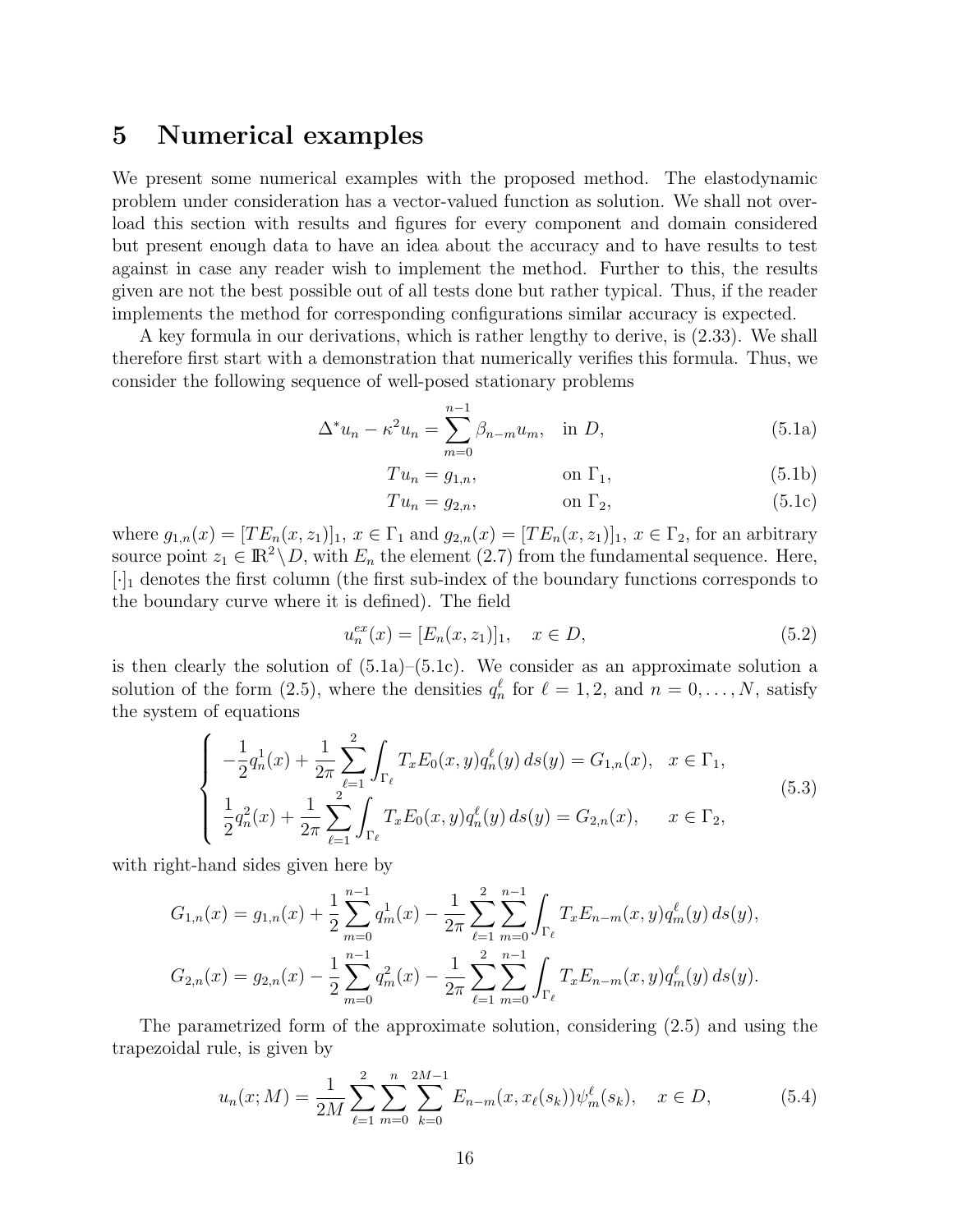

<span id="page-16-0"></span>Figure 1: The boundary  $\Gamma_1 \cup \Gamma_2$  of D, the source point  $z_1 \in \mathbb{R}^2 \setminus D$ , and the measurement point  $z_2 \in D$ , in the first (left) and in the second (right) example.

for  $\psi_n^{\ell}(s) = q_n^{\ell}(x_{\ell}(s)) |x'_{\ell}(s)|$ . The numbers  $\psi_n^{\ell}(s_k)$  are found from the corresponding parametric form of [\(5.3\)](#page-15-2).

**Ex.** 1: In this first example, the outer boundary  $\Gamma_2$  is set to be a circle with centre  $(0,0)$ and radius 2, and the inner boundary  $\Gamma_1$  is kite-shaped with parametrization

$$
\Gamma_1 = \{x_1(s) = (\cos s + 0.4 \cos 2s, \sin s) : s \in [0, 2\pi]\}.
$$

We consider the source point  $z_1 = (0, 0)$  and the measurement point  $z_2 = (1, 1.2)$ , see the left picture in Fig. [1.](#page-16-0) The Lamé constants are  $(\lambda, \mu) = (3, 2)$ , and the density  $\rho = 1$ . In Table [1,](#page-17-0) we present the exact solution  $(5.2)$  and the computed solution  $(5.4)$ , for  $n = 0, 1, 2$ and increasing number of mesh points M. We note that we get good accuracy with rather few points M. The order of error stays the same for  $n = 0, 1, 2$  and do not seem to grow much with increasing n (remember that we have recurrence right-hand sides in  $(5.1a)$ - $(5.1c)$  thus it is interesting to see how the error propagates with n). There is nothing special with the measurement point  $z_2$ , it can be moved around in the domain D and even be taken on the boundary without affecting the results much. The Lamé constants can also be changed as can the source point; this will be done in the next example.

Ex. 2: We set the Lamé constants as  $(\lambda, \mu) = (2, 1)$ , and the density  $\rho = 1$ . Both boundaries admit the form

$$
\Gamma_{\ell} = \{ x_{\ell}(s) = r_{\ell}(s) (\cos s, \, \sin s) : s \in [0, 2\pi] \}.
$$

We consider the radial functions

$$
r_1(s) = \frac{0.9 + 0.6 \cos s - 0.2 \sin 2s}{2 + 1.4 \cos s}
$$
 and  $r_2(s) = 1$ .

The source point is now  $z_1 = (1.5, 1.5)$  and we compute the fields at the measurement point  $z_2 = (0.5, 0.6)$  $z_2 = (0.5, 0.6)$  $z_2 = (0.5, 0.6)$ , see the right picture in Fig. [1.](#page-16-0) Table 2 shows the exact solution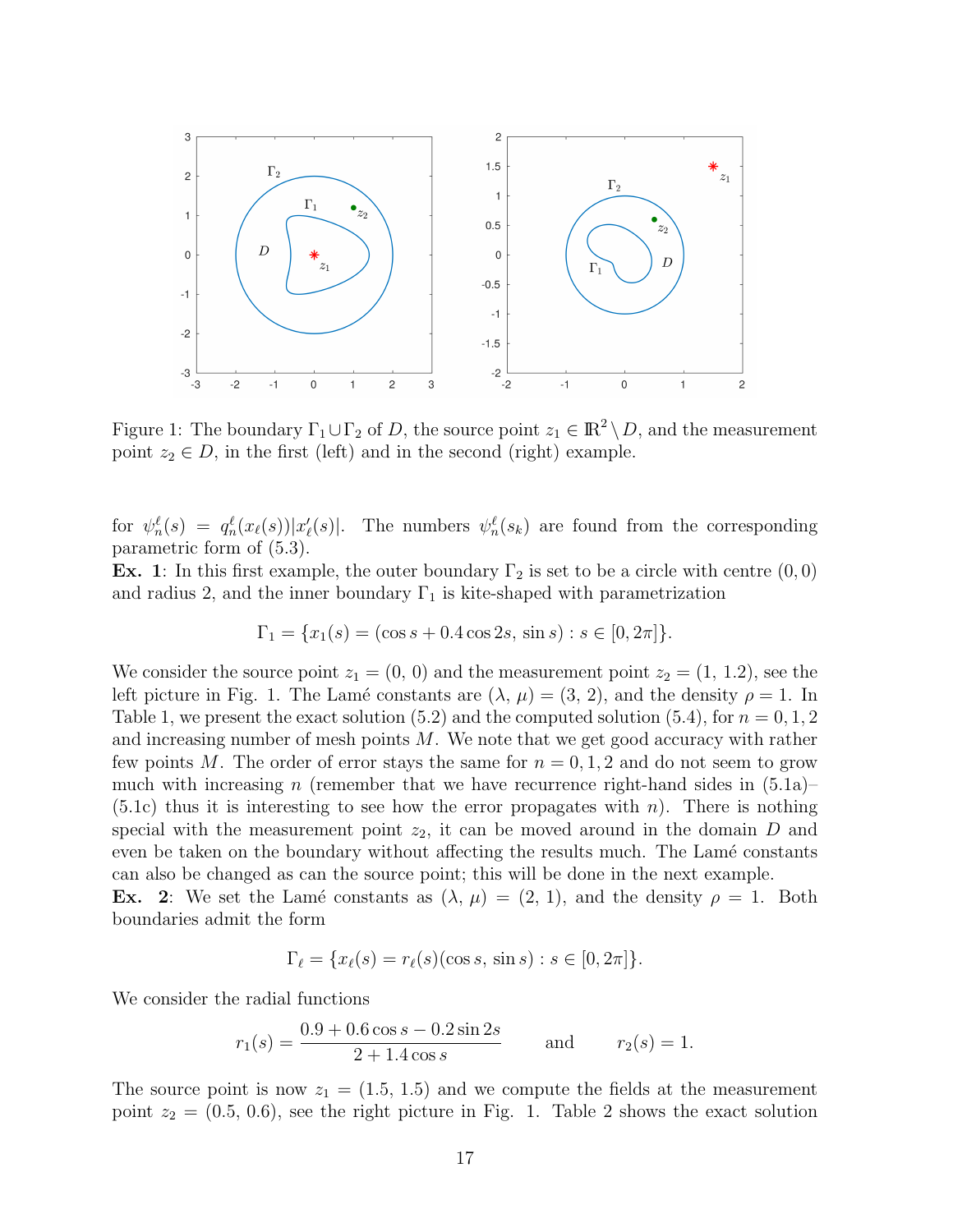| M  | $(u_0)_1(z_2;M)$    | $(u_1)_1(z_2;M)$    | $(u_2)_1(z_2;M)$    |
|----|---------------------|---------------------|---------------------|
| 8  | 0.140558493353      | $-0.054675857260$   | $-0.079614212909$   |
| 16 | 0.136678719983      | $-0.053091680852$   | $-0.080635439439$   |
| 32 | 0.136669523731      | $-0.053093812946$   | $-0.080639618965$   |
| 64 | 0.136669523108      | $-0.053093813488$   | $-0.080639619432$   |
|    | $(u_0^{ex})_1(z_2)$ | $(u_1^{ex})_1(z_2)$ | $(u_2^{ex})_1(z_2)$ |
|    | 0.136669523108      | $-0.053093813488$   | $-0.080639619432$   |

<span id="page-17-0"></span>Table 1: The first component of the computed  $(5.4)$  and the exact solution  $(5.2)$  of  $(5.1a)$  $(5.1c)$ , for the source point  $z_1 = (0, 0)$  and the setup of the first example.

 $(5.2)$  and the computed solution  $(5.4)$ , for  $n = 0, 1, 2$  and varying number of mesh points M. The exponential convergence with respect to the spatial discretization is clearly exhibited. This can also be seen in Fig. [2,](#page-18-0) where we plot the logarithm of the  $L^2$ -norm of the difference between the exact and the computed fields. This further justifies the claim in the previous example that the measurement point  $z_2$  can be moved around within the solution domain and the similar accuracy will be obtained. Moreover, it shows also that the accuracy is similar for both components of the solution.

| M  | $(u_0)_2(z_2; M)$   | $(u_1)_2(z_2; M)$   | $(u_2)_2(z_2; M)$   |
|----|---------------------|---------------------|---------------------|
| 8  | 0.108260139657      | 0.026983579623      | $-0.018597832984$   |
| 16 | 0.109123122407      | 0.030493156683      | $-0.028643828117$   |
| 32 | 0.109244056837      | 0.030555054822      | $-0.028554171419$   |
| 64 | 0.109244013821      | 0.030555028775      | $-0.028554181488$   |
|    | $(u_0^{ex})_2(z_2)$ | $(u_1^{ex})_2(z_2)$ | $(u_2^{ex})_2(z_2)$ |
|    | 0.109244013821      | 0.030555028775      | $-0.028554181490$   |

<span id="page-17-1"></span>Table 2: The second component of the computed [\(5.4\)](#page-15-4) and the exact solution [\(5.2\)](#page-15-3) of  $(5.1a)$ – $(5.1c)$ , for the source point  $z_1 = (1.5, 1.5)$  and the setup of the second example.

The obtained accuracy in the first two examples for direct problems serves as a numerical verification of the correctness of the derived formulas notably [\(2.33\)](#page-10-0). We then turn to the ill-posed Cauchy problem  $(1.1)$ – $(1.3)$ .

Ex. 3: We first examine the feasibility of solving the sequence of ill-posed stationary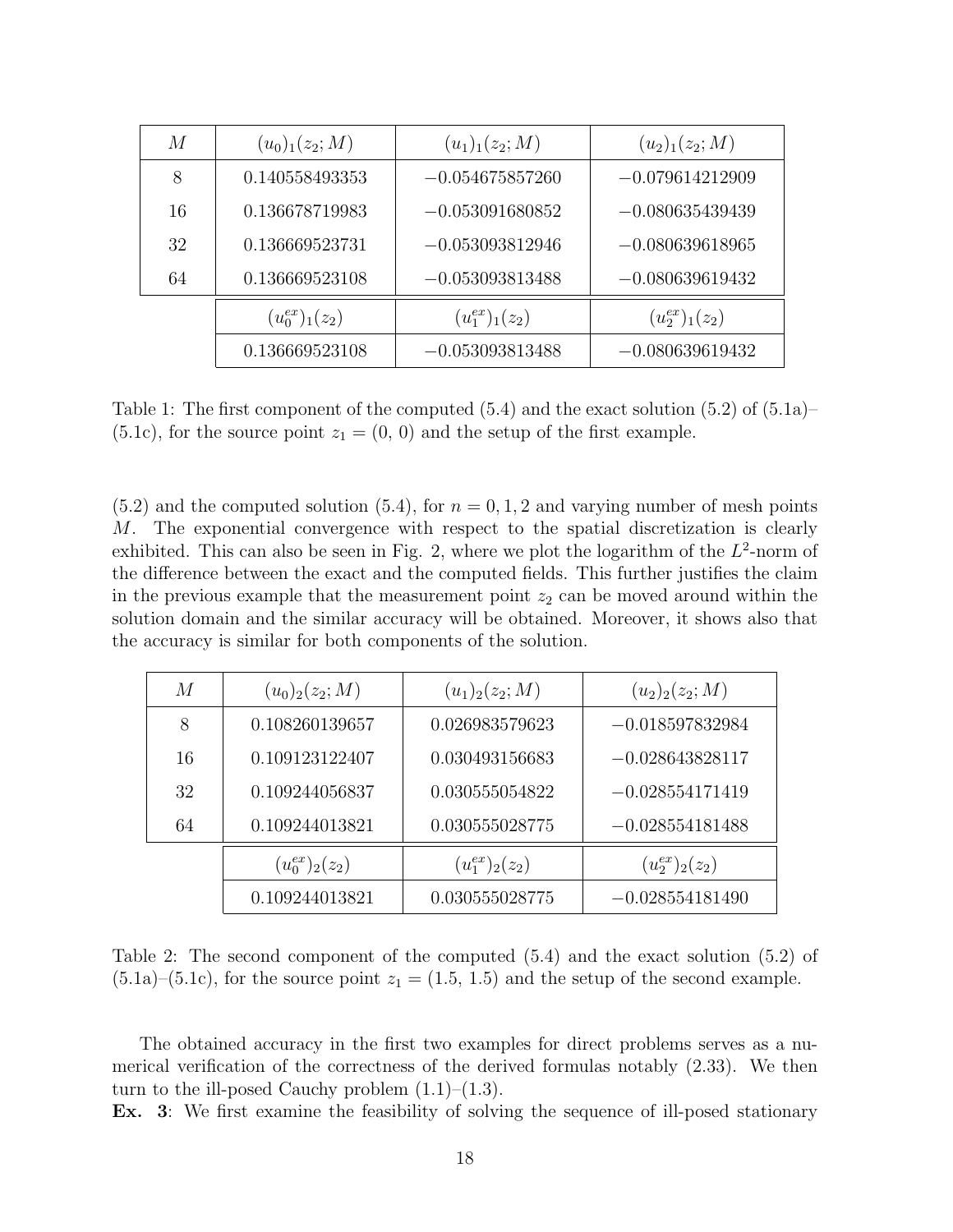

<span id="page-18-0"></span>Figure 2: The  $L^2$ -norm (logarithmic scale) of the difference between the computed  $(5.4)$ and the exact solution [\(5.2\)](#page-15-3). The convergence of the first component from Table [1](#page-17-0) (left) and of the second component from Table [2](#page-17-1) (right).

problems  $(2.3)$ – $(2.4)$ . We consider again an arbitrary source point  $z_1 \in \mathbb{R}^2 \setminus D$ , and construct the boundary functions

<span id="page-18-1"></span>
$$
f_{2,n}(x) = [E_n(x, z_1)]_1, \quad g_{2,n}(x) = [TE_n(x, z_1)]_1, \quad x \in \Gamma_2.
$$
 (5.5)

We know then the exact solution  $(5.2)$  and the computed  $(5.4)$ , where the densities now satisfies the linear system [\(4.2\)](#page-14-0). Thus, we can compare the exact and the numerically calculated Cauchy data on the inner boundary  $\Gamma_1$ . We consider the boundary curves with parametrization from the first example and the constants in the system as in the second example. The ill-posedness of the system is handled using Tikhonov regularization. The regularization parameter is chosen by trial and error. The source and the measurement points are  $z_1 = (3, 3)$  and  $z_2 = \frac{\sqrt{2}}{2}$  $\frac{\sqrt{2}}{2}(1, 1) \in \Gamma_1$ , respectively. The reconstructed Cauchy data are presented in Tables [3](#page-19-0) and [4](#page-19-1) for  $n = 0, 5, 10$ . Here, we consider exact data and the regularization parameter is set to  $10^{-10}$  for  $\kappa = 0.5$ , and to  $10^{-8}$  for  $\kappa = 1$ . As expected, the accuracy is slightly lower for the traction function since it involves derivatives of the solution. The scaling parameter  $\kappa$  do influence the reconstructions but only slightly. Note that there is no dramatic increase in error as  $n$  increases (recall that we have a recurrence right-hand side in [\(2.6\)](#page-4-1))

To investigate the stability of the method against noise, we add noise to the boundary function  $g_{2,n}$  on  $\Gamma_2$ , with respect to the  $L^2$ -norm

$$
g_{2,n}^{\delta} = g_{2,n} + \delta \frac{\|g_{2,n}\|_2}{\|v\|_2} v,
$$

for a given noise level  $\delta$  and a normally distributed random variable v. We define the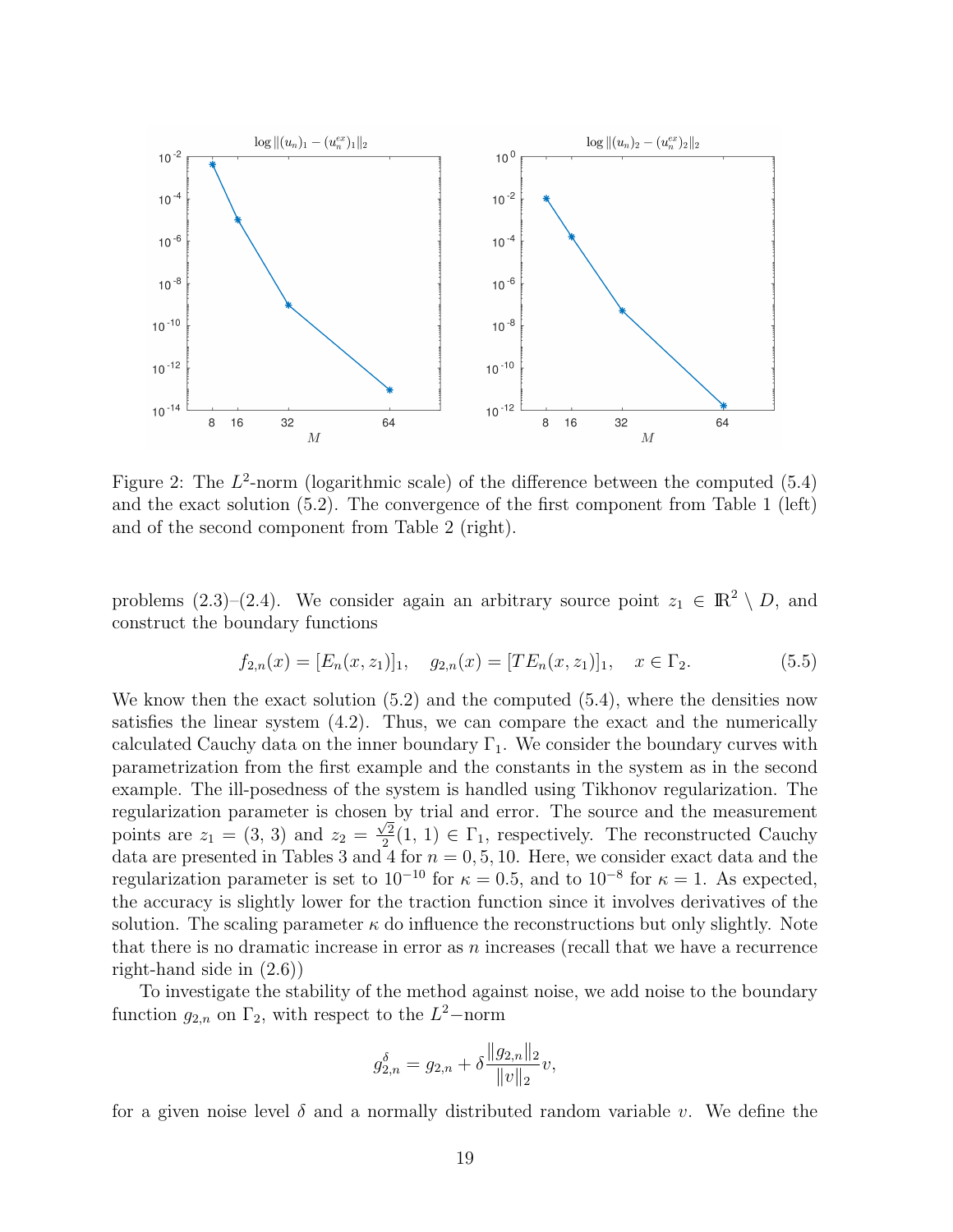| $\kappa$ | M  | $f_{1,0}(z_2)$      | $f_{1,5}(z_2)$      | $f_{1,10}(z_2)$        |  |
|----------|----|---------------------|---------------------|------------------------|--|
| 0.5      | 16 | 0.160838025793      | 0.028252624954      | 0.008865680398         |  |
|          | 32 | 0.160981797423      | 0.028078500923      | 0.008781179908         |  |
|          |    | $[E_0(z_2, z_1)]_1$ | $[E_5(z_2, z_1)]_1$ | $[E_{10}(z_2, z_1)]_1$ |  |
|          |    | 0.160981796003      | 0.028078500985      | 0.008781181106         |  |
|          | 16 | 0.035987791353      | 0.008580531214      | $-0.037640150526$      |  |
|          | 32 | 0.036002107356      | 0.008720257700      | 0.002279598771         |  |
|          |    | $[E_0(z_2, z_1)]_1$ | $[E_5(z_2, z_1)]_1$ | $[E_{10}(z_2, z_1)]_1$ |  |
|          |    | 0.036002151515      | 0.008720380239      | 0.002279504879         |  |

<span id="page-19-0"></span>Table 3: The reconstructed (via [\(4.5\)](#page-14-3)) and the exact [\(5.5\)](#page-18-1) values of the boundary function  $f_{1,n}$  on  $\Gamma_1$ , for the source point  $z_1 = (3, 3)$ , and the setup of the third example.

| $\kappa$ | M  | $g_{1,0}(z_2)$       | $g_{1,5}(z_2)$       | $g_{1,10}(z_2)$        |
|----------|----|----------------------|----------------------|------------------------|
| 0.5      | 16 | $-0.158494501053$    | 0.088261735896       | $-0.031767212741$      |
|          | 32 | $-0.156020048879$    | 0.084724640114       | $-0.031135310036$      |
|          |    | $[TE_0(z_2, z_1)]_1$ | $[TE_5(z_2, z_1)]_1$ | $[TE_{10}(z_2,z_1)]_1$ |
|          |    | $-0.156020119157$    | 0.084724639664       | $-0.031135305722$      |
|          | 16 | $-0.069488888403$    | $-0.022080526430$    | $-0.767369563232$      |
|          | 32 | $-0.069308164504$    | $-0.017890055807$    | $-0.016726813312$      |
|          |    | $[TE_0(z_2, z_1)]_1$ | $[TE_5(z_2, z_1)]_1$ | $[TE_{10}(z_2,z_1)]_1$ |
|          |    | $-0.069309067338$    | $-0.017888657343$    | $-0.016727744904$      |

<span id="page-19-1"></span>Table 4: The reconstructed (via [\(4.6\)](#page-14-4)) and the exact values [\(5.5\)](#page-18-1) of the boundary function  $g_{1,n}$  on  $\Gamma_1$ , for the source point  $z_1 = (3, 3)$ , and the setup of the third example.

following relative  $L^2$ -errors on the inner boundary

<span id="page-19-2"></span>
$$
e_f^2(n) = \frac{\int_0^{2\pi} (f_{1,n}(x_1(s)) - [E_n(x_1(s), z_1)]_1)^2 ds}{\int_0^{2\pi} ([E_n(x_1(s), z_1)]_1)^2 ds},
$$
\n(5.6)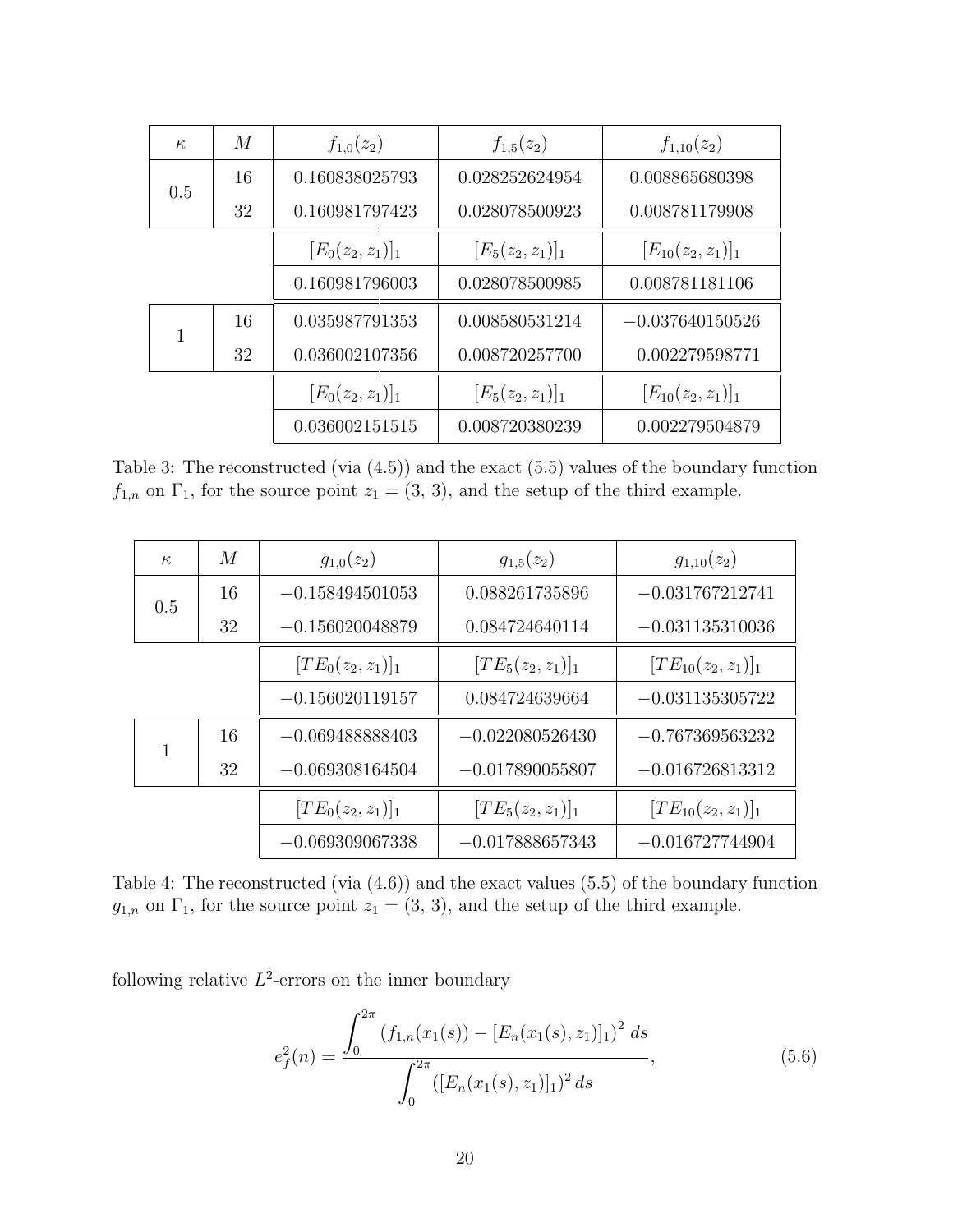|           | $\delta = 0\%$ |                | $\delta = 3\%$ |          |
|-----------|----------------|----------------|----------------|----------|
| $n_{\rm}$ | $e_f(n)$       | $e_q(n)$       | $e_f(n)$       | $e_q(n)$ |
| 5         | $5.9908E - 06$ | $7.7404E - 05$ | 0.14558        | 0.71139  |
| 10        | $1.0238E - 05$ | $8.0608E - 05$ | 0.14038        | 0.65011  |
| 15        | $1.0642E - 05$ | $4.6722E - 05$ | 0.39071        | 0.64990  |
| 20        | 7.8734E-05     | $5.5732E - 04$ | 0.41676        | 0.82314  |

<span id="page-20-1"></span>Table 5: The errors  $(5.6)$ – $(5.7)$  in the third example with exact  $(\delta = 0\%)$  and noisy data  $(\delta = 3\%)$  for the source point  $z_1 = (3, 3)$ , and  $M = 32$ .

and

<span id="page-20-0"></span>
$$
e_g^2(n) = \frac{\int_0^{2\pi} (g_{1,n}(x_1(s)) - [TE_n(x_1(s), z_1)]_1)^2 ds}{\int_0^{2\pi} ([TE_n(x_1(s), z_1)]_1)^2 ds}.
$$
 (5.7)

The error terms [\(5.6\)](#page-19-2)–[\(5.7\)](#page-20-0) are numerically calculated using the trapezoidal rule. In Table [5](#page-20-1) are the values of the error terms for exact  $(\delta = 0\%)$  and noisy data  $(\delta = 3\%)$  with regularization parameter  $10^{-8}$  and  $10^{-2}$ , respectively. We have set  $\kappa = 1$  and  $M = 32$  and we keep the same source point  $z_1$ . We observe that the errors do not increase dramatically when n increases. Note that keeping increasing  $M$  will not decrease errors much further due to the increasing ill-conditioning of the linear system, which in turn is due to the ill-posedness of the underlying elastodynamic problem.

Considering the expansion [\(2.1\)](#page-3-1), we can also compare the time-dependent computed solution

<span id="page-20-2"></span>
$$
\tilde{u}(x,t) = \kappa \sum_{n=0}^{N-1} u_n(x;M) L_n(\kappa t), \quad x \in D,
$$
\n(5.8)

with the fundamental solution (truncated form)

<span id="page-20-3"></span>
$$
\tilde{E}(x,t) = \kappa \sum_{n=0}^{N-1} [E_n(x,z_1)]_1 L_n(\kappa t), \quad x \in D.
$$
\n(5.9)

The values of the first component of the computed solution are presented in Table [6](#page-21-0) for varying N and M and at different times t. The values at the interior point  $z_2 = (1, 1.2)$ for  $\kappa = 1$ , are given for different regularization parameters depending on the error level and the number of Fourier coefficients. For noise free data, we use  $10^{-6}$  as regularization parameter and for  $\delta = 3\%$  we set it to  $10^{-4}$ .

**Ex.** 4: In this example, we examine solving  $(1.1)$ – $(1.3)$  using our method to reconstruct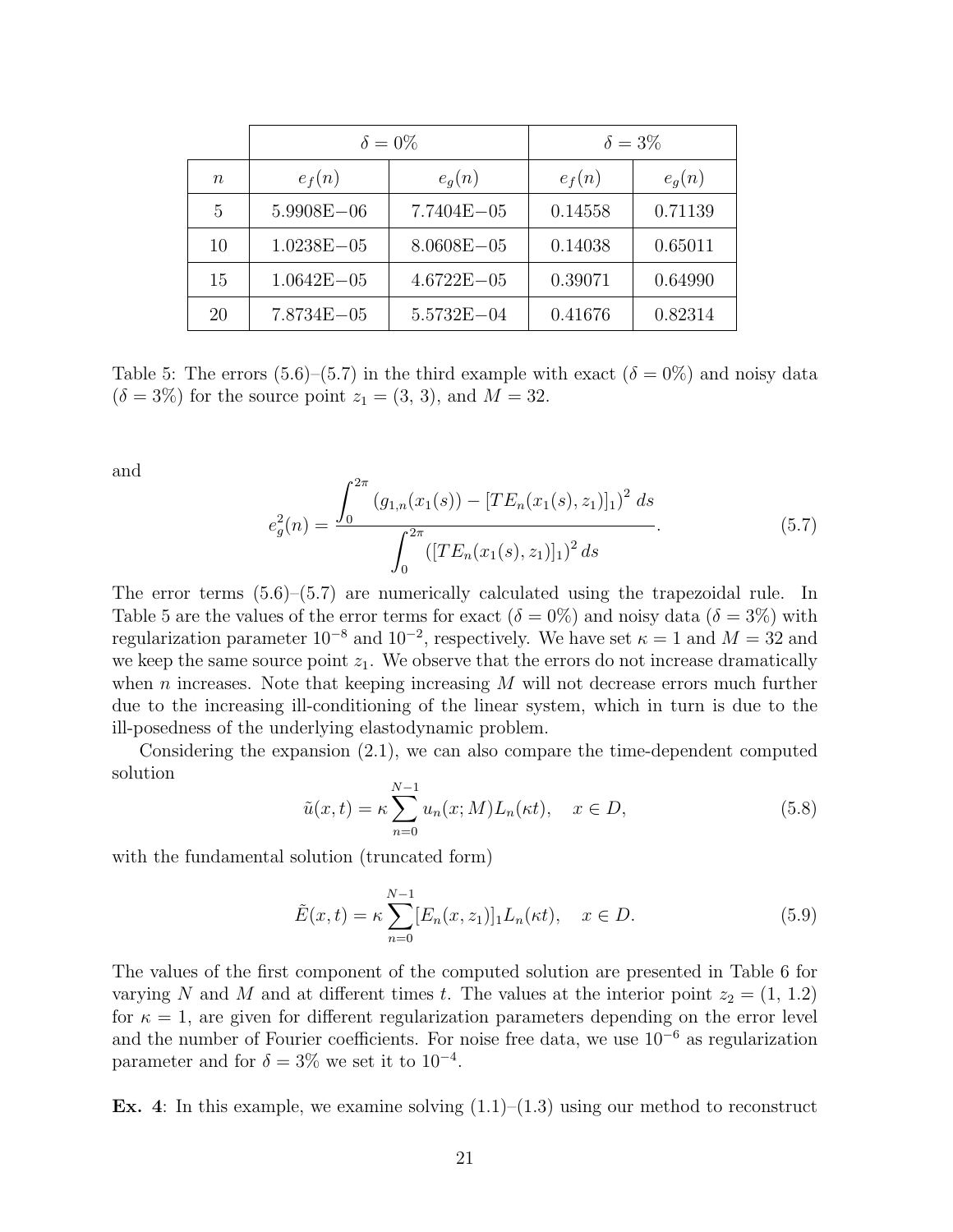|                |                    | $N=15$         |                | $N=20$           |                |
|----------------|--------------------|----------------|----------------|------------------|----------------|
| t              | M                  | $\delta = 0\%$ | $\delta = 3\%$ | $\delta = 0\%$   | $\delta = 3\%$ |
|                | 16                 | 0.46387720765  | 0.56160816191  | 0.34605948854    | 0.54725934363  |
| 1              | 32                 | 0.54302224375  | 0.54522283409  | 0.54096499271    | 0.53709220126  |
|                | $[\tilde{E}(t)]_1$ |                | 0.54305542205  | 0.54099818785    |                |
|                | 16                 | 0.59385442392  | 0.46302021628  | $-1.41326137373$ | 0.36623652546  |
| $\overline{2}$ | 32                 | 0.48564171165  | 0.48223841917  | 0.47964119241    | 0.47575211502  |
|                | $[\tilde{E}(t)]_1$ |                | 0.48567189228  | 0.47968395291    |                |
|                | 16                 | 0.02702301633  | 0.18548879529  | $-0.35158612858$ | 0.18173428987  |
| 3              | 32                 | 0.16541236649  | 0.17064119470  | 0.15815935533    | 0.15671723036  |
|                | $[E(t)]_1$         |                | 0.16543897091  | 0.15818608537    |                |

<span id="page-21-0"></span>Table 6: Numerical values of the first component of the computed solution  $\tilde{u}(z_2, t)$ from [\(5.8\)](#page-20-2) and the exact solution  $E(z_2, t)$  (rows in grey) from [\(5.9\)](#page-20-3) in the third example, at the measurement point  $z_2 = (1, 1.2)$ , for exact  $(\delta = 0\%)$  and noisy  $(\delta = 3\%)$  data and various times t.

in a stable way the missing lateral Cauchy data on  $\Gamma_1$ , but we have no exact solution to test against. Instead, we numerically construct the Cauchy data on  $\Gamma_2$  by solving the well-posed problem

$$
\frac{\partial^2 u}{\partial t^2} = \Delta^* u, \quad \text{in} \quad D \times (0, \infty), \tag{5.10a}
$$

<span id="page-21-1"></span>
$$
u = f_1, \qquad \text{on } \Gamma_1 \times (0, \infty), \tag{5.10b}
$$

<span id="page-21-2"></span>
$$
u = f_2, \qquad \text{on} \quad \Gamma_2 \times (0, \infty), \tag{5.10c}
$$

together with homogeneous initial conditions. We consider the boundary functions

$$
f_1(x,t) = f(t)(1, 1)^{\top}, \quad f_2(x,t) = (0, 0)^{\top}, \quad \text{with} \quad f(t) = \frac{t^2}{4}e^{-t+2},
$$

which admits the expansion

<span id="page-21-3"></span>
$$
f(t) = \frac{\kappa e}{4} \sum_{n=0}^{\infty} \frac{2 + \kappa n(\kappa(n-1) - 4)}{(\kappa + 1)^{n+3}} L_n(\kappa t).
$$
 (5.11)

We solve the direct problem for  $(\lambda, \mu) = (2, 1), \rho = 1$  and  $\kappa = 1$ , using the boundary curves with parametrization as in the first example and  $M = 64$ . In order to avoid an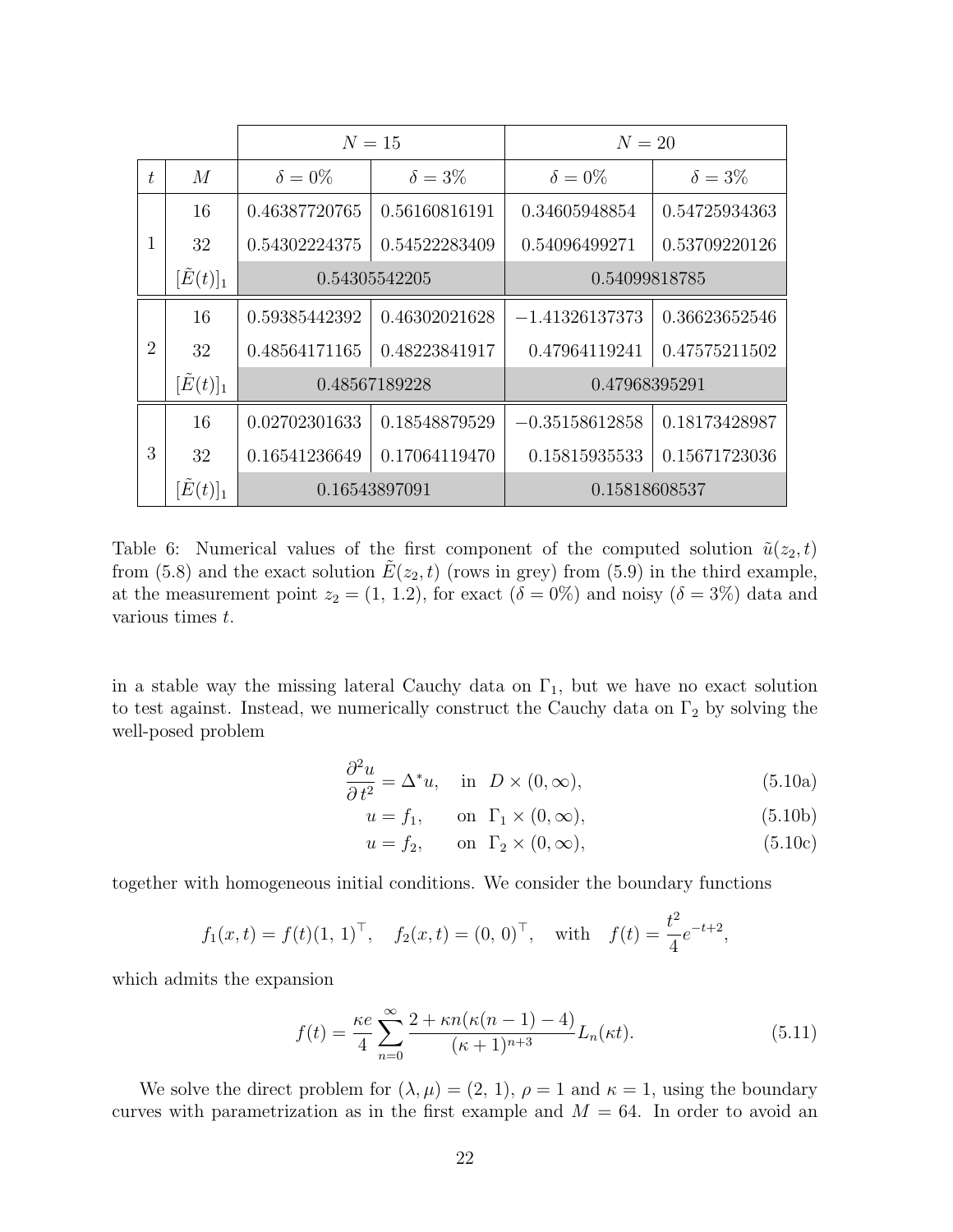"inverse crime", we solve the inverse problem using half the number of collocation points and adding  $3\%$  noise on the computed function  $g_2$ . The exact time dependent function  $f_1(x, t)$  is constructed using the above expansion truncated at  $N = 20$ . Table [7](#page-23-5) shows the first component of the reconstructed functions on  $\Gamma_1$  for the sequence of stationary problems  $(2.3)$ – $(2.4)$  and the corresponding exact value (obtained by the Laguerre transform of  $f_1$ ). Table [8](#page-23-6) shows the reconstructed time dependent function on  $\Gamma_1$ , which we compare with the above exact value  $f_1$  (expansion truncated at  $N = 20$ ). The measurement point is  $z_2 = (1.4, 0)$  and for  $N = 10, 15$  and 20, we set the regularization parameter to  $10^{-4}$ for the first two cases and  $10^{-3}$  for the latter.

We define the transient error term

$$
e^{2} = \frac{\int_{0}^{T} \int_{0}^{2\pi} (f_{1}(x_{1}(s), t) - \tilde{u}(x_{1}(s), t))^{2} ds dt}{\int_{0}^{T} \int_{0}^{2\pi} f_{1}(x_{1}(s), t)^{2} ds dt},
$$

where  $\tilde{u}$  represents the solution of the inverse problem restricted to the inner boundary. The errors with respect to N for  $T = 3$  are shown in the last column of Table [8.](#page-23-6) For the time integration we use the trapezoidal rule with step size 0.2.

### 6 Conclusion

A boundary integral equation approach has been developed for an ill-posed later Cauchy problem for the elastodynamic equation. Given the function value and traction on the outer boundary of an annular domain the corresponding data are reconstructed on the inner domain. Applying the Laguerre transformation in time the problem is reduced to a sequence of ill-posed stationary problems. Using what is known as a fundamental sequence to these stationary equations, the solutions are represented as single-layer potentials over the boundary without involving any domain integrals. Moreover, exact representations in terms of boundary integrals were given for the missing data on the inner boundary. Careful analysis of the singularities of the kernels of the boundary integrals makes it possible to introduce a suitable splitting such that efficient quadrature methods can be applied for numerical discretisations. Numerical experiments included show that accurate solutions can be obtained to the time-dependent system both for direct and ill-posed problems.

### References

- <span id="page-22-1"></span>[1] Abramowitz, M. and Stegun, I. A., Handbook of Mathematical Functions with Formulas, Graphs, and Mathematical Tables, National Bureau of Standards Applied Mathematics Series, Washington, D. C., 1972.
- <span id="page-22-0"></span>[2] Amirov, A. and Yamamoto, M., A timelike Cauchy problem and an inverse problem for general hyperbolic equations, *Appl. Math. Lett.* **21** (2008), 885–891.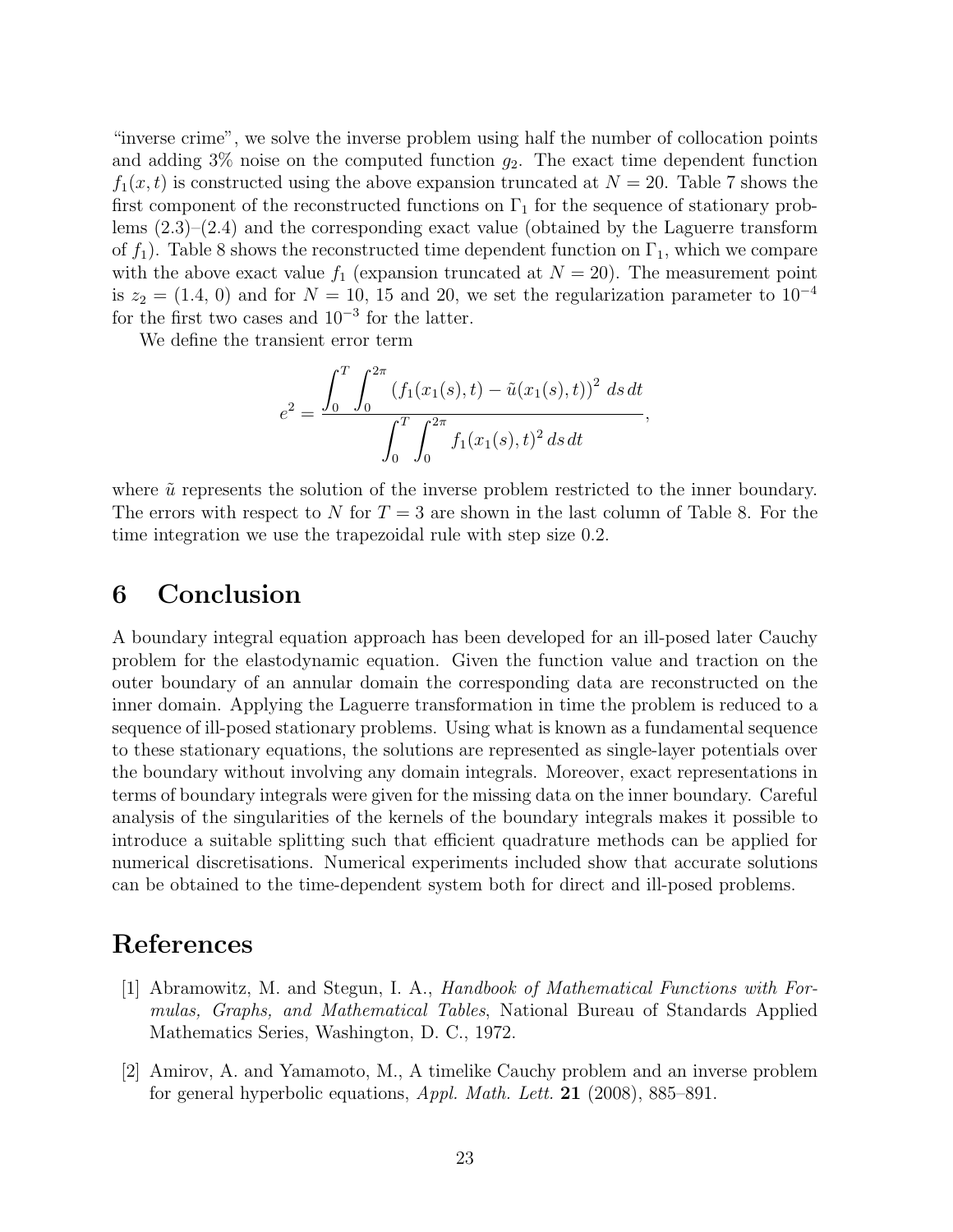| N  | $f_{1,0}(z_2)$ | $f_{1,5}(z_2)$    | $g_{1,0}(z_2)$ | $g_{1,5}(z_2)$    |
|----|----------------|-------------------|----------------|-------------------|
| 10 | 0.162104216452 | $-0.012768621007$ | 1.129505738211 | $-0.069348086158$ |
| 15 | 0.167765321801 | $-0.011047131720$ | 1.186907689072 | $-0.053265077003$ |
| 20 | 0.171214630252 | $-0.010092156278$ | 1.194786602851 | $-0.042902486556$ |
|    | 0.169892614279 | $-0.010618288392$ | 1.208462595905 | $-0.044010338751$ |

<span id="page-23-5"></span>Table 7: The reconstructed time independent boundary functions (generated via [\(4.5\)](#page-14-3)–  $(4.6)$ ) for noisy data  $(\delta = 3\%)$  at the measurement point  $z_2 = (1.4, 0)$  and  $M = 64$ . The row in grey shows the exact values given from the direct problem [\(5.10a\)](#page-21-1)–[\(5.10c\)](#page-21-2).

| N  | $f_1(z_2,1)$      | $f_1(z_2, 2)$     | $f_1(z_2,3)$      | $\epsilon$ |
|----|-------------------|-------------------|-------------------|------------|
| 10 | 0.236547147854275 | 0.361215644486791 | 0.280287929224566 | 0.12845    |
| 15 | 0.249079092594895 | 0.360552859388251 | 0.320751004460423 | 0.14661    |
| 20 | 0.249089211842107 | 0.368579099163008 | 0.317125178566481 | 0.30520    |
|    | 0.250013290485691 | 0.367850715255786 | 0.304541324965188 |            |

<span id="page-23-6"></span>Table 8: The reconstructed time dependent boundary function (via [\(2.1\)](#page-3-1) and [\(5.4\)](#page-15-4)) on  $\Gamma_1 \times (0,T)$ , with  $T = 3$ , for noisy data  $(\delta = 3\%)$  at the measurement point  $z_2 = (1.4, 0)$ , for  $t = 1, 2, 3$  and  $M = 64$ . The row in grey shows the exact values given from the truncated expansion of  $f(t)$  in [\(5.11\)](#page-21-3) calculated for  $N = 20$ . The transient error is shown in the last column.

- <span id="page-23-2"></span>[3] Bellassoued, M. and Yamamoto, M., Carleman Estimates, and an Inverse Heat Source Problem for the Thermoelasticity System, *Inverse Prob.* 27 (2011), 015006.
- <span id="page-23-1"></span>[4] Bonnet, M. and Constantinescu, A., Inverse problems in elasticity, Inverse Problems  $21$  (2005), R1–R50.
- <span id="page-23-4"></span>[5] Cakoni, F. and Kress, R., Integral equations for inverse problems in corrosion detection from partial Cauchy data, Inverse Probl. Imaging 1 (2007), 229–245.
- <span id="page-23-3"></span>[6] Chapko, R. and Johansson, B. T., A boundary integral approach for numerical solution of the Cauchy problem for the Laplace equation, Special Issue in Honour of Prof. V. L. Makarov, Ukr. Mat. Zh. 68 (2016), 1665–1682.
- <span id="page-23-0"></span>[7] Chapko, R. and Johansson, B. T., A boundary integral equation method for numerical solution of parabolic and hyperbolic Cauchy problems. Appl. Numer. Math. 129 (2018), 104–119.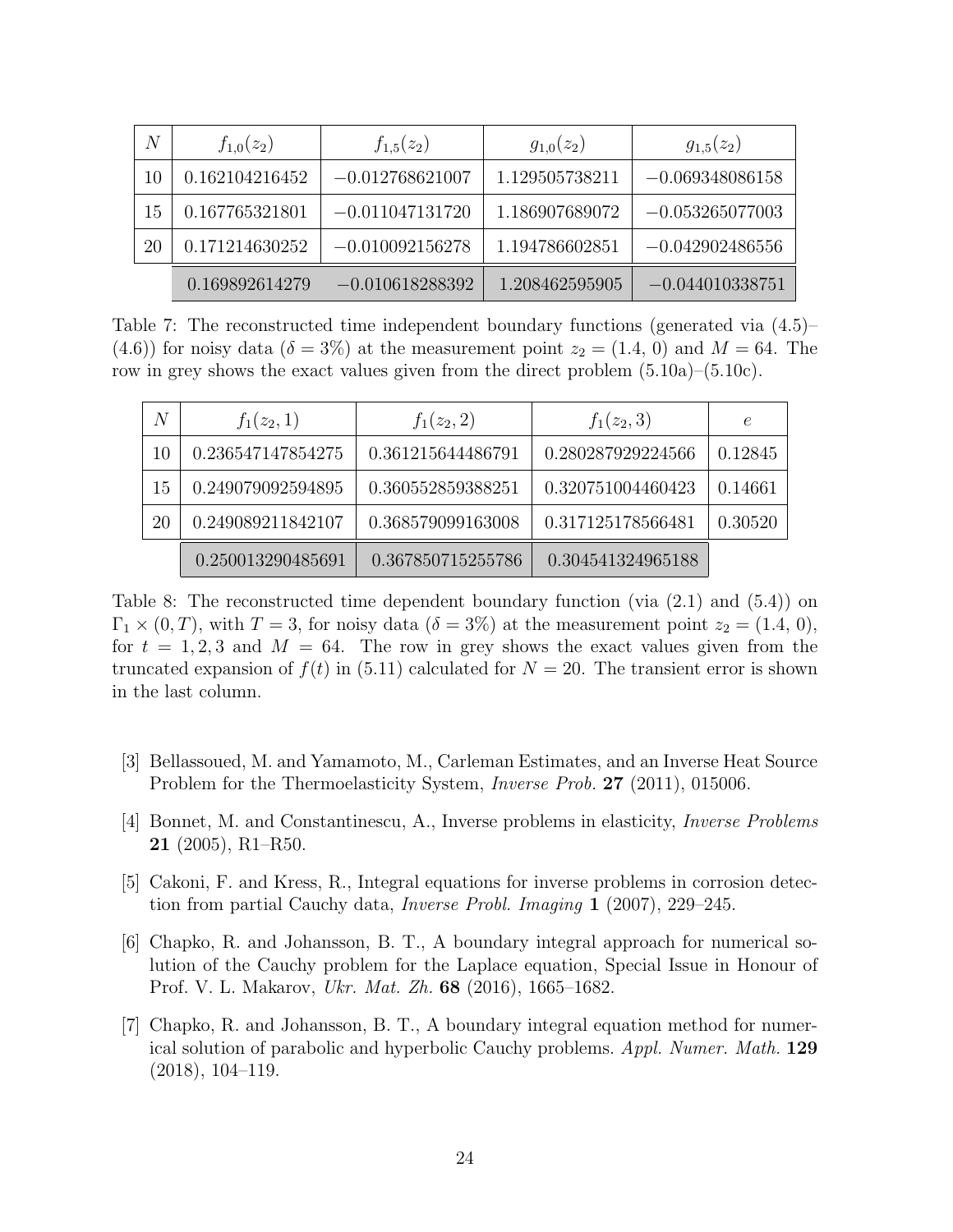- <span id="page-24-10"></span>[8] Chapko, R. and Kress, R., On the numerical solution of initial boundary value problems by the Laguerre transformation and boundary integral equations, in: R. P. Agarwal, D. O'Regan (Eds.), Integral and Integrodifferential Equations: Theory, Methods and Applications, in: Series in Mathematical Analysis and Application, vol.2, Gordon and Breach Science Publishers, Amsterdam, 2000, 55-69.
- <span id="page-24-11"></span>[9] Chapko, R., Kress, R. and Mönch, L., On the numerical solution of a hypersingular integral equation for elastic scattering from a planar crack, *IMA J. Numer. Anal.* 20 (2000), 601–619.
- <span id="page-24-9"></span>[10] Chapko, R. and Mindrinos, L., On the numerical solution of the exterior elastodynamic problem by a boundary integral equation method J. Integral Equations Appl. (to appear).
- <span id="page-24-1"></span>[11] Dafermos, C. M. and Hrusa, W. J., Energy methods for quasilinear hyperbolic initialboundary value problems. Applications to elastodynamics, Arch. Rational Mech. Anal. 87 (1985), 267–292.
- <span id="page-24-3"></span>[12] Eller, M., Isakov, V., Nakamura, G. and Tataru, D., Uniqueness and stability in the Cauchy problem for Maxwell and elasticity systems, Nonlinear partial differential equations and their applications. Collège de France Seminar, Vol. XIV (Paris, 1997/1998), Stud. Math. Appl., 31, North-Holland, Amsterdam, 329–349, 2002.
- <span id="page-24-2"></span>[13] Gurtin, M. E. and Sternberg, E., A note on uniqueness in classical elastodynamics, Quart. Appl. Math. 19 (1961/1962), 169–171.
- <span id="page-24-6"></span>[14] Hasanov, A., Simultaneous determination of the source terms in a linear hyperbolic problem from the final overdetermination: weak solution approach, IMA J. Appl. Math 74 (2009), 1–19.
- <span id="page-24-0"></span>[15] Hughes, T. J. R., Kato, T. and Marsden, J. E., Well-posed quasi-linear secondorder hyperbolic systems with applications to nonlinear elastodynamics and general relativity, Arch. Rational Mech. Anal.  $63$  (1976), 273–294.
- <span id="page-24-4"></span>[16] Isakov, V., Inverse Problems for Partial Differential Equations, ed. 3, Springer-Verlag, Cham, 2017.
- <span id="page-24-7"></span>[17] Isanov, R. Sh. and Yakhno, V. G., Direct and inverse problems of thermoelasticity, (English summary) Computerized tomography (Novosibirsk, 1993), 232-234, VSP, Utrecht, 1995.
- <span id="page-24-8"></span>[18] Karageorghis, A., Lesnic, D. and Marin, L., A moving pseudo-boundary MFS for void detection in two-dimensional thermoelasticity, Int. J. Mech. Sci., 88 (2014), 276–288.
- <span id="page-24-5"></span>[19] Klibanov, M. and Rakesh, Numerical solution of a time-like Cauchy problem for the wave equation, *Math. Methods Appl. Sci.* **15** (1992), 559–570.